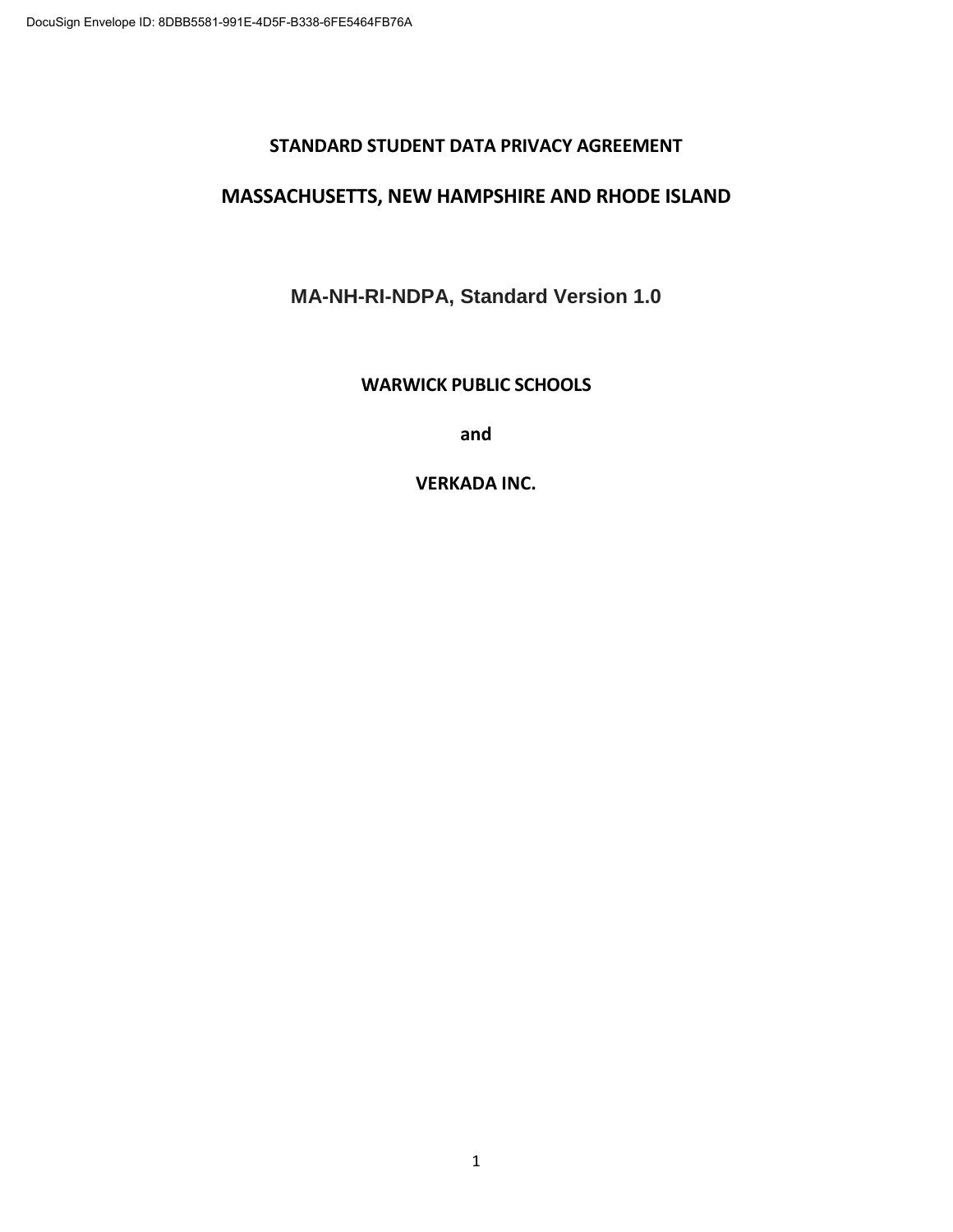This Student Data Privacy Agreement ("**DPA**") is entered into on the date of full execution (the "**Effective Date**") and is entered into by and between: Warwick Public Schools, located at 69 Draper Ave, Warwick, RI 02889 (the "**Local Education Agency**" or "**LEA**") and Verkada Inc., located at 405 E 4th Ave., San Mateo, CA 94401 (the "**Provider**").

**WHEREAS**, the Provider is providing educational or digital services to LEA.

**WHEREAS**, the Provider and LEA recognize the need to protect personally identifiable student information and other regulated data exchanged between them as required by applicable laws and regulations, such as the Family Educational Rights and Privacy Act ("**FERPA**") at 20 U.S.C. § 1232g (34 CFR Part 99); the Children's Online Privacy Protection Act ("COPPA") at 15 U.S.C. § 6501-6506 (16 CFR Part 312), applicable state privacy laws and regulations and

**WHEREAS**, the Provider and LEA desire to enter into this DPA for the purpose of establishing their respective obligations and duties in order to comply with applicable laws and regulations.

**NOW THEREFORE**, for good and valuable consideration, LEA and Provider agree as follows:

1. A description of the Services to be provided, the categories of Student Data that may be provided by LEA to Provider, and other information specific to this DPA are contained in the Standard Clauses hereto.

#### 2. **Special Provisions.** *Check if Required*

√If checked, the Supplemental State Terms and attached hereto as **Exhibit "G"** are hereby incorporated by reference into this DPA in their entirety.

If Checked, the Provider, has signed **Exhibit "E"** to the Standard Clauses, otherwise known as General Offer of Privacy Terms

- 3. In the event of a conflict between the SDPC Standard Clauses, the State or Special Provisions will control. In the event there is conflict between the terms of the DPA and any other writing, including, but not limited to the Service Agreement and Provider Terms of Service or Privacy Policy the terms of this DPA shall control.
- 4. This DPA shall stay in effect for three years. Exhibit E will expire 3 years from the date the original DPA was signed.
- 5. The services to be provided by Provider to LEA pursuant to this DPA are detailed in **Exhibit "A"** (the "**Services**").
- 6. **Notices**. All notices or other communication required or permitted to be given hereunder may be given via e-mail transmission, or first-class mail, sent to the designated representatives below.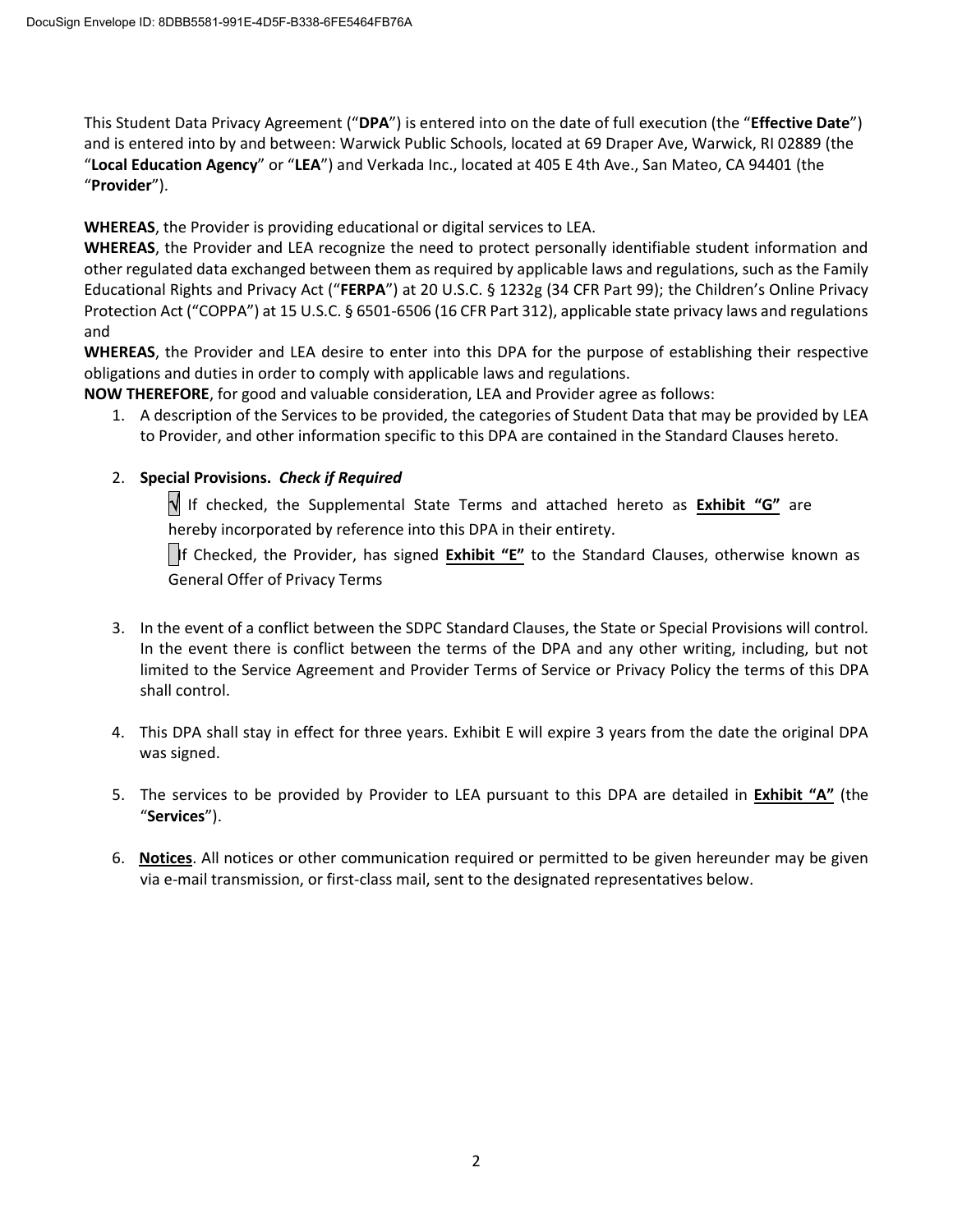The designated representative for the Provider for this DPA is:

| Name:    | Brandon Davito                         |  |  | Title: VP of Product & Operations |
|----------|----------------------------------------|--|--|-----------------------------------|
| Address: | 405 E. 4th Avenue, San Mateo, CA 94401 |  |  |                                   |
| Phone:   | $+1$ (650) 514-2500                    |  |  |                                   |
| Email:   | brandon@verkada.com                    |  |  |                                   |
|          |                                        |  |  |                                   |

The designated representative for the LEA for this DPA is:

David Annese, Asst Coordinator of Operational Systems Warwick Public Schools 69 Draper Ave, Warwick, RI 02889 david.annese@warwickschools.org 401-734-3044

**IN WITNESS WHEREOF**, LEA and Provider execute this DPA as of the Effective Date.

#### **WARWICK PUBLIC SCHOOLS**

| By: David R. Annese (Jun 23, 2021 08:14 EDT)                                                                                                                |  |  |  |  |
|-------------------------------------------------------------------------------------------------------------------------------------------------------------|--|--|--|--|
| Date: $\frac{6/23/2021}{2}$                                                                                                                                 |  |  |  |  |
| Printed Name: David R. Annese<br><u> 2008 - Jan Berlin, mars et al. 1989 - Jan Berlin, mars et al. 1989 - Jan Berlin, mars et al. 1989 - Jan Berlin, ma</u> |  |  |  |  |
| Assistant Coordinator of Operational Systems and Application Support                                                                                        |  |  |  |  |
|                                                                                                                                                             |  |  |  |  |
| <b>VERKADA INC.</b><br>DocuSianed bv:                                                                                                                       |  |  |  |  |
| By: Brandon Davito                                                                                                                                          |  |  |  |  |
| Date: <sup>6/7/2021</sup>                                                                                                                                   |  |  |  |  |
| Printed Name: Brandon Davito                                                                                                                                |  |  |  |  |
| Title/Position: VP of Product & Operations                                                                                                                  |  |  |  |  |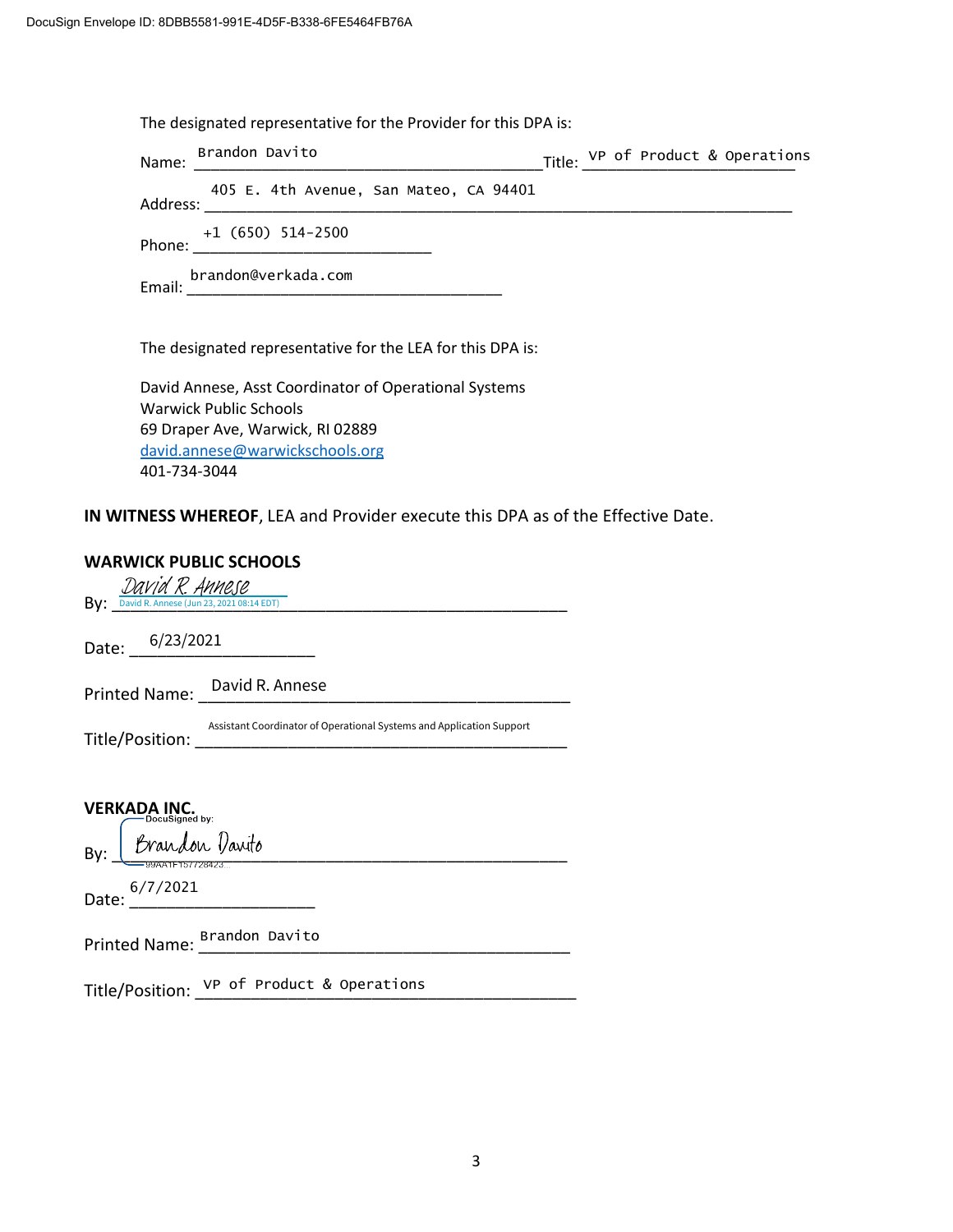#### **STANDARD CLAUSES**

Version 1.0

#### **ARTICLE I: PURPOSE AND SCOPE**

- **1. Purpose of DPA**. The purpose of this DPA is to describe the duties and responsibilities to protect Student Data including compliance with all applicable federal, state, and local privacy laws, rules, and regulations, all as may be amended from time to time. In performing these services, the Provider shall be considered a School Official with a legitimate educational interest, and performing services otherwise provided by the LEA. Provider shall be under the direct control and supervision of the LEA, with respect to its use of Student Data
- **2. Student Data to Be Provided**. In order to perform the Services described above, LEA shall provide Student Data as identified in the Schedule of Data, attached hereto as **Exhibit "B"**.
- **3. DPA Definitions**. The definition of terms used in this DPA is found in **Exhibit "C".** In the event of a conflict, definitions used in this DPA shall prevail over terms used in any other writing, including, but not limited to the Service Agreement, Terms of Service, Privacy Policies etc.

#### **ARTICLE II: DATA OWNERSHIP AND AUTHORIZED ACCESS**

- **1. Student Data Property of LEA**. All Student Data transmitted to the Provider pursuant to the Service Agreement is and will continue to be the property of and under the control of the LEA. The Provider further acknowledges and agrees that all copies of such Student Data transmitted to the Provider, including any modifications or additions or any portion thereof from any source, are subject to the provisions of this DPA in the same manner as the original Student Data. The Parties agree that as between them, all rights, including all intellectual property rights in and to Student Data contemplated per the Service Agreement, shall remain the exclusive property of the LEA. For the purposes of FERPA, the Provider shall be considered a School Official, under the control and direction of the LEA as it pertains to the use of Student Data, notwithstanding the above.
- **2. Parent Access**. To the extent required by law the LEA shall establish reasonable procedures by which a parent, legal guardian, or eligible student may review Education Records and/or Student Data correct erroneous information, and procedures for the transfer of student-generated content to a personal account, consistent with the functionality of services. Provider shall respond in a reasonably timely manner (and no later than forty five (45) days from the date of the request or pursuant to the time frame required under state law for an LEA to respond to a parent or student, whichever is sooner) to the LEA's request for Student Data in a student's records held by the Provider to view or correct as necessary. In the event that a parent of a student or other individual contacts the Provider to review any of the Student Data accessed pursuant to the Services, the Provider shall refer the parent or individual to the LEA, who will follow the necessary and proper procedures regarding the requested information.
- **3. Separate Account**. If Student-Generated Content is stored or maintained by the Provider, Provider shall, at the request of the LEA, transfer, or provide a mechanism for the LEA to transfer, said Student-Generated Content to a separate account created by the student.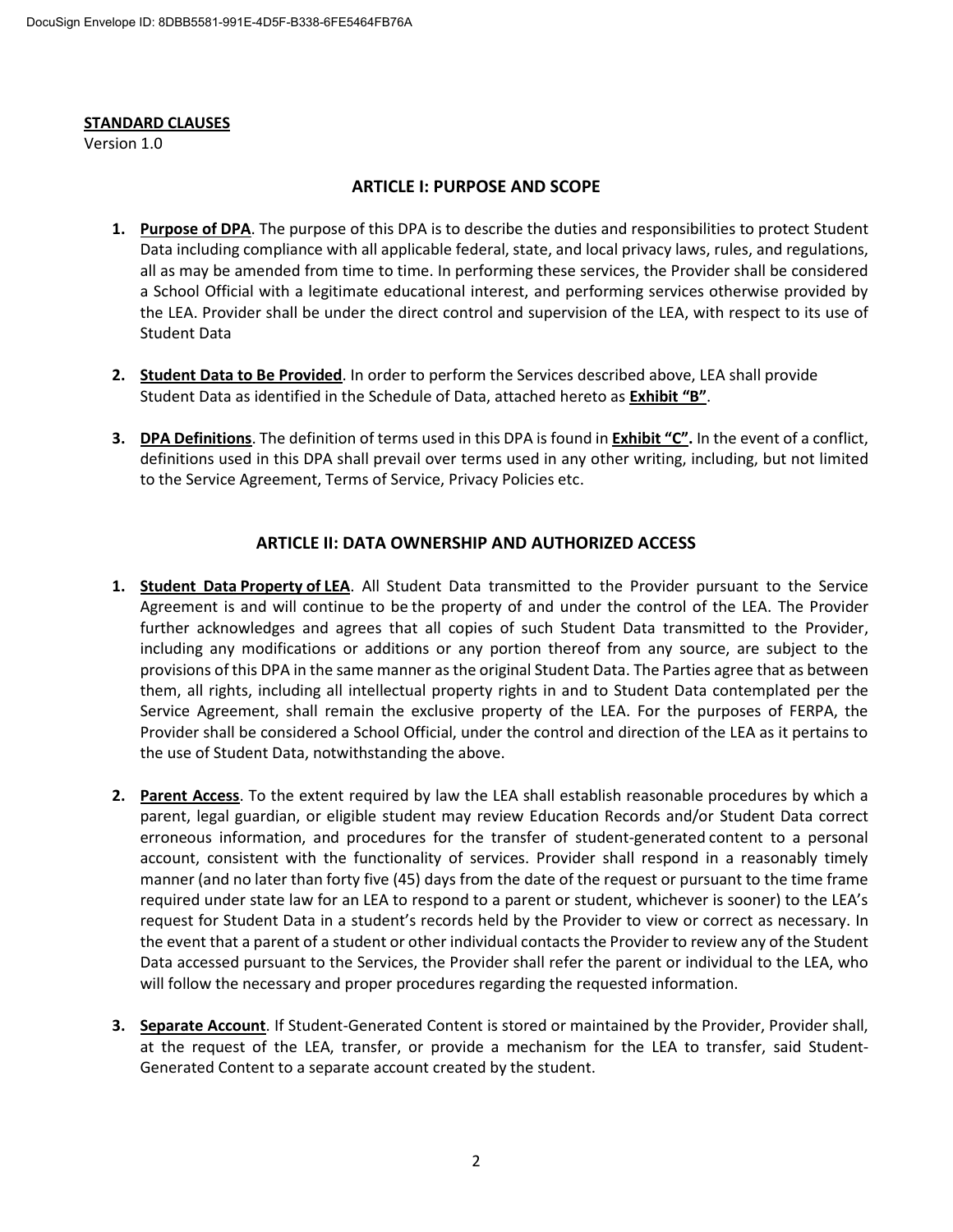- **4. Law Enforcement Requests**. Should law enforcement or other government entities ("Requesting Party(ies)") contact Provider with a request for Student Data held by the Provider pursuant to the Services, the Provider shall notify the LEA in advance of a compelled disclosure to the Requesting Party, unless lawfully directed by the Requesting Party not to inform the LEA of the request.
- **5. Subprocessors**. Provider shall enter into written agreements with all Subprocessors performing functions for the Provider in order for the Provider to provide the Services pursuant to the Service Agreement, whereby the Subprocessors agree to protect Student Data in a manner no less stringent than the terms of this DPA.

#### **ARTICLE III: DUTIES OF LEA**

- **1. Provide Data in Compliance with Applicable Laws**. LEA shall provide Student Data for the purposes of obtaining the Services in compliance with all applicable federal, state, and local privacy laws, rules, and regulations, all as may be amended from time to time.
- **2. Annual Notification of Rights**. If the LEA has a policy of disclosing Education Records and/or Student Data under FERPA (34 CFR § 99.31(a)(1)), LEA shall include a specification of criteria for determining who constitutes a school official and what constitutes a legitimate educational interest in its annual notification of rights.
- **3. Reasonable Precautions**. LEA shall take reasonable precautions to secure usernames, passwords, and any other means of gaining access to the services and hosted Student Data.
- **4. Unauthorized Access Notification**. LEA shall notify Provider promptly of any known unauthorized access. LEA will assist Provider in any efforts by Provider to investigate and respond to any unauthorized access.

#### **ARTICLE IV: DUTIES OF PROVIDER**

- **1. Privacy Compliance**. The Provider shall comply with all applicable federal, state, and local laws, rules, and regulations pertaining to Student Data privacy and security, all as may be amended from time to time.
- **2. Authorized Use**. The Student Data shared pursuant to the Service Agreement, including persistent unique identifiers, shall be used for no purpose other than the Services outlined in Exhibit A or stated in the Service Agreement and/or otherwise authorized under the statutes referred to herein this DPA.
- **3. Provider Employee Obligation**. Provider shall require all of Provider's employees and agents who have access to Student Data to comply with all applicable provisions of this DPA with respect to the Student Data shared under the Service Agreement. Provider agrees to require and maintain an appropriate confidentiality agreement from each employee or agent with access to Student Data pursuant to the Service Agreement.
- **4. No Disclosure**. Provider acknowledges and agrees that it shall not make any re-disclosure of any Student Data or any portion thereof, including without limitation, user content or other non-public information and/or personally identifiable information contained in the Student Data other than as directed or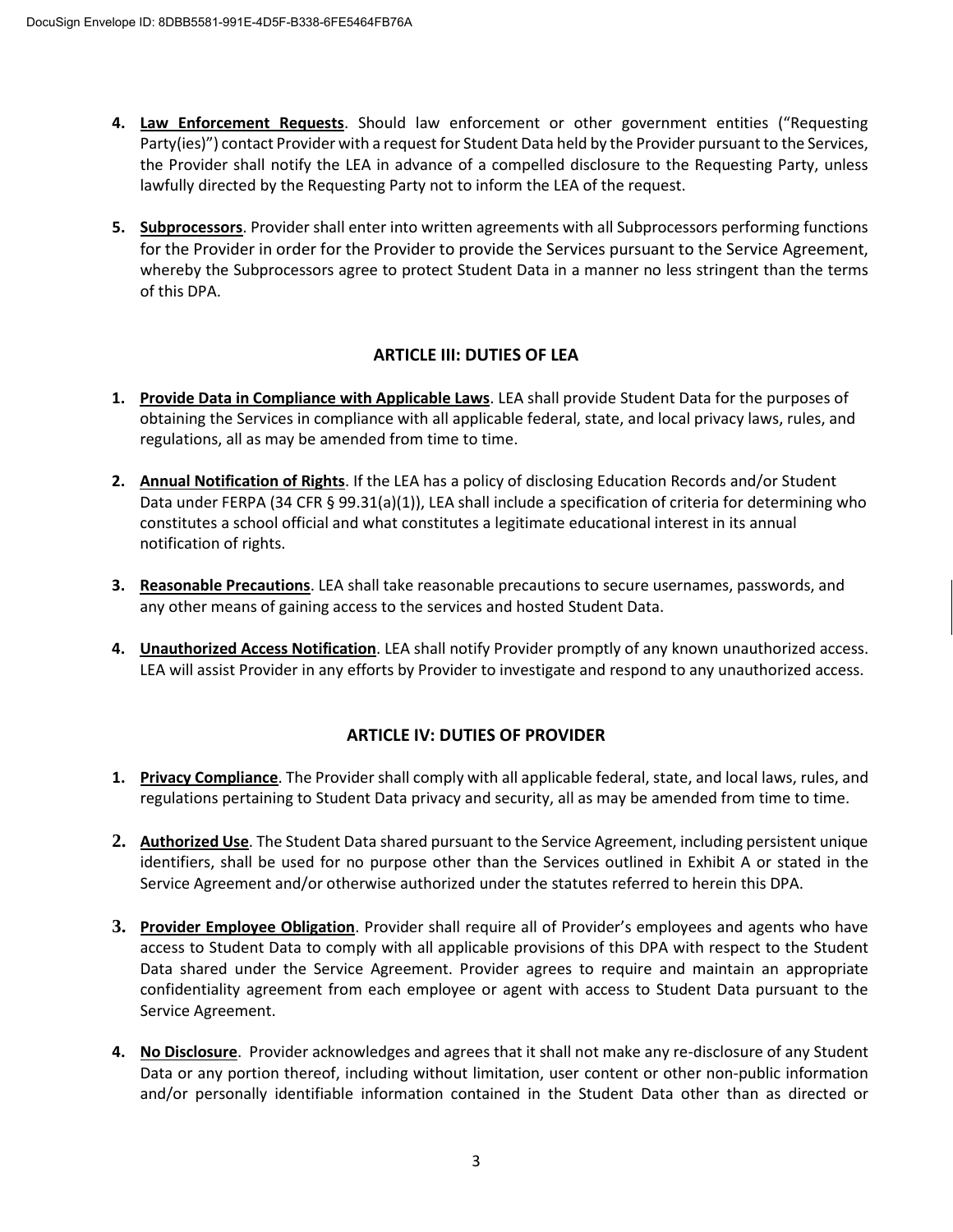permitted by the LEA or this DPA. This prohibition against disclosure shall not apply to aggregate summaries of De-Identified information, Student Data disclosed pursuant to a lawfully issued subpoena or other legal process, or to subprocessors performing services on behalf of the Provider pursuant to this DPA. Provider will not Sell Student Data to any third party.

- **5. De-Identified Data**: Provider agrees not to attempt to re-identify de-identified Student Data. De-Identified Data may be used by the Provider for those purposes allowed under FERPA and the following purposes: (1) assisting the LEA or other governmental agencies in conducting research and other studies; and (2) research and development of the Provider's educational sites, services, or applications, and to demonstrate the effectiveness of the Services; and (3) for adaptive learning purpose and for customized student learning. Provider's use of De-Identified Data shall survive termination of this DPA or any request by LEA to return or destroy Student Data. Except for Subprocessors, Provider agrees not to transfer deidentified Student Data to any party unless (a) that party agrees in writing not to attempt re-identification, and (b) prior written notice has been given to the LEA who has provided prior written consent for such transfer. Prior to publishing any document that names the LEA explicitly or indirectly, the Provider shall obtain the LEA's written approval of the manner in which de-identified data is presented.
- **6. Disposition of Data**. Upon written request from the LEA, Provider shall dispose of or provide a mechanism for the LEA to transfer Student Data obtained under the Service Agreement, within sixty (60) days of the date of said request and according to a schedule and procedure as the Parties may reasonably agree. Upon termination of this DPA, if no written request from the LEA is received, Provider shall dispose of all Student Data after providing the LEA with reasonable prior notice. The duty to dispose of Student Data shall not extend to Student Data that had been De-Identified or placed in a separate student account pursuant to section II 3. The LEA may employ a "Directive for Disposition of Data" form, a copy of which is attached hereto as **Exhibit "D"**. If the LEA and Provider employ Exhibit "D," no further written request or notice is required on the part of either party prior to the disposition of Student Data described in Exhibit "D.
- **7. Advertising Limitations.** Provider is prohibited from using, disclosing, or selling Student Data to (a) inform, influence, or enable Targeted Advertising; or (b) develop a profile of a student, family member/guardian or group, for any purpose other than providing the Service to LEA. This section does not prohibit Provider from using Student Data (i) for adaptive learning or customized student learning (including generating personalized learning recommendations); or (ii) to make product recommendations to teachers or LEA employees; or (iii) to notify account holders about new education product updates, features, or services or from otherwise using Student Data as permitted in this DPA and its accompanying exhibits

#### **ARTICLE V: DATA PROVISIONS**

- **1. Data Storage**. Where required by applicable law, Student Data shall be stored within the United States. Upon request of the LEA, Provider will provide a list of the locations where Student Data is stored.
- **2. Audits.** No more than once a year, or following unauthorized access, upon receipt of a written request from the LEA with at least ten (10) business days' notice and upon the execution of an appropriate confidentiality agreement, the Provider will allow the LEA to audit the security and privacy measures that are in place to ensure protection of Student Data or any portion thereof as it pertains to the delivery of services to the LEA . The Provider will cooperate reasonably with the LEA and any local, state, or federal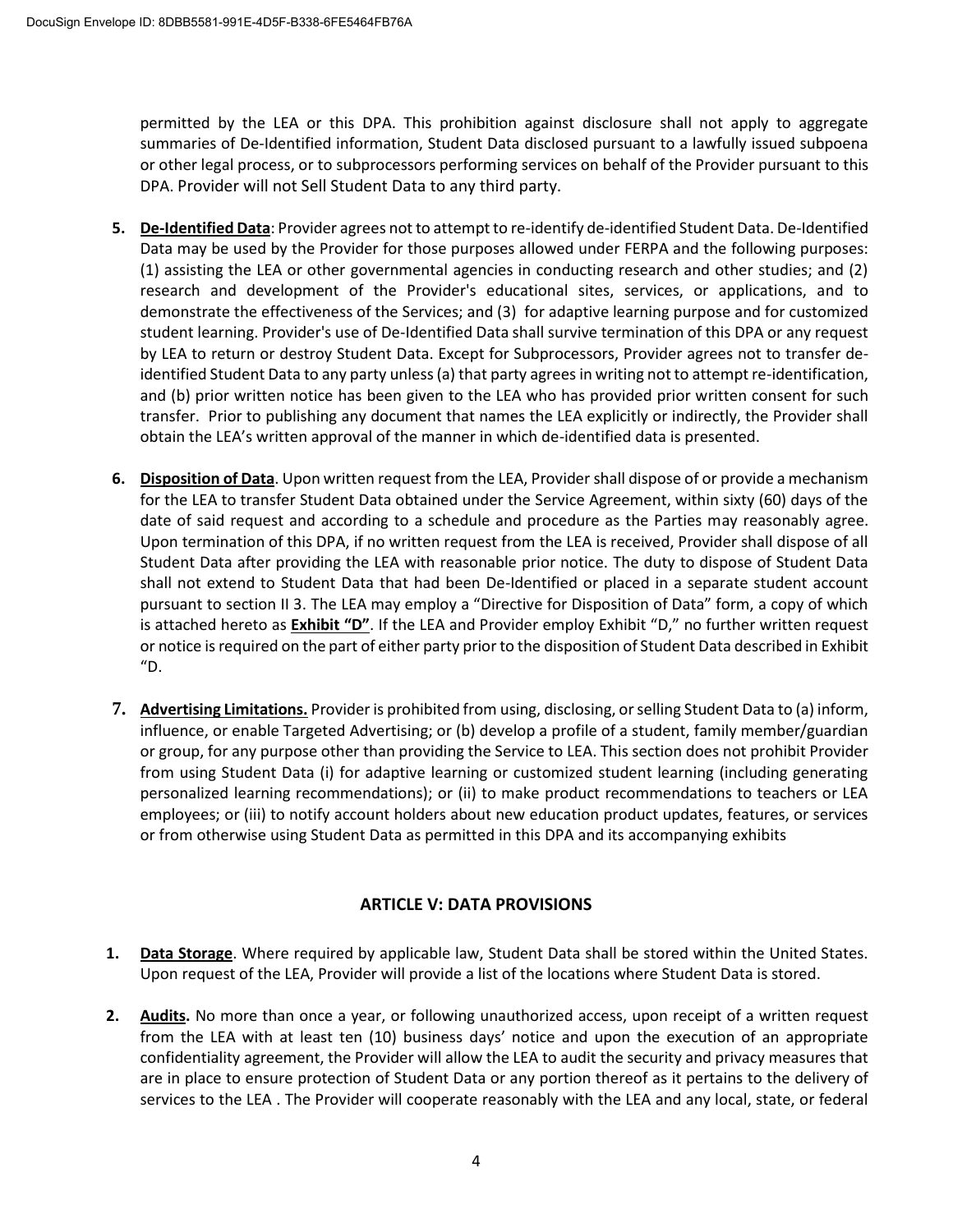agency with oversight authority or jurisdiction in connection with any audit or investigation of the Provider and/or delivery of Services to students and/or LEA, and shall provide reasonable access to the Provider's facilities, staff, agents and LEA's Student Data and all records pertaining to the Provider, LEA and delivery of Services to the LEA. Failure to reasonably cooperate shall be deemed a material breach of the DPA.

- **3. Data Security**. The Provider agrees to utilize administrative, physical, and technical safeguards designed to protect Student Data from unauthorized access, disclosure, acquisition, destruction, use, or modification. The Provider shall adhere to any applicable law relating to data security. The provider shall implement an adequate Cybersecurity Framework based on one of the nationally recognized standards set forth in **Exhibit "F"**. Exclusions, variations, or exemptions to the identified Cybersecurity Framework must be detailed in an attachment. Additionally, Provider may choose to further detail its security programs and measures that augment or are in addition to the Cybersecurity Framework in **Exhibit "F"**. Provider shall provide, in the Standard Schedule to the DPA, contact information of an employee who LEA may contact if there are any data security concerns or questions.
- **4. Data Breach**. In the event of an unauthorized release, disclosure or acquisition of Student Data that compromises the security, confidentiality or integrity of the Student Data maintained by the Provider the Provider shall provide notification to LEA within seventy-two (72) hours of confirmation of the incident, unless notification within this time limit would disrupt investigation of the incident by law enforcement. In such an event, notification shall be made within a reasonable time after the incident. Provider shall follow the following process:
	- (1) The security breach notification described above shall include, at a minimum, the following information to the extent known by the Provider and as it becomes available:
		- i. The name and contact information of the reporting LEA subject to this section.
		- ii. A list of the types of personal information that were or are reasonably believed to have been the subject of a breach.
		- iii. If the information is possible to determine at the time the notice is provided, then either (1) the date of the breach, (2) the estimated date of the breach, or (3) the date range within which the breach occurred. The notification shall also include the date of the notice.
		- iv. Whether the notification was delayed as a result of a law enforcement investigation, if that information is possible to determine at the time the notice is provided; and
		- v. A general description of the breach incident, if that information is possible to determine at the time the notice is provided.
	- (2) Provider agrees to adhere to all federal and state requirements with respect to a data breach related to the Student Data, including, when appropriate or required, the required responsibilities and procedures for notification and mitigation of any such data breach.
	- (3) Provider further acknowledges and agrees to have a written incident response plan that reflects best practices and is consistent with industry standards and federal and state law for responding to a data breach, breach of security, privacy incident or unauthorized acquisition or use of Student Data or any portion thereof, including personally identifiable information and agrees to provide LEA, upon request, with a summary of said written incident response plan.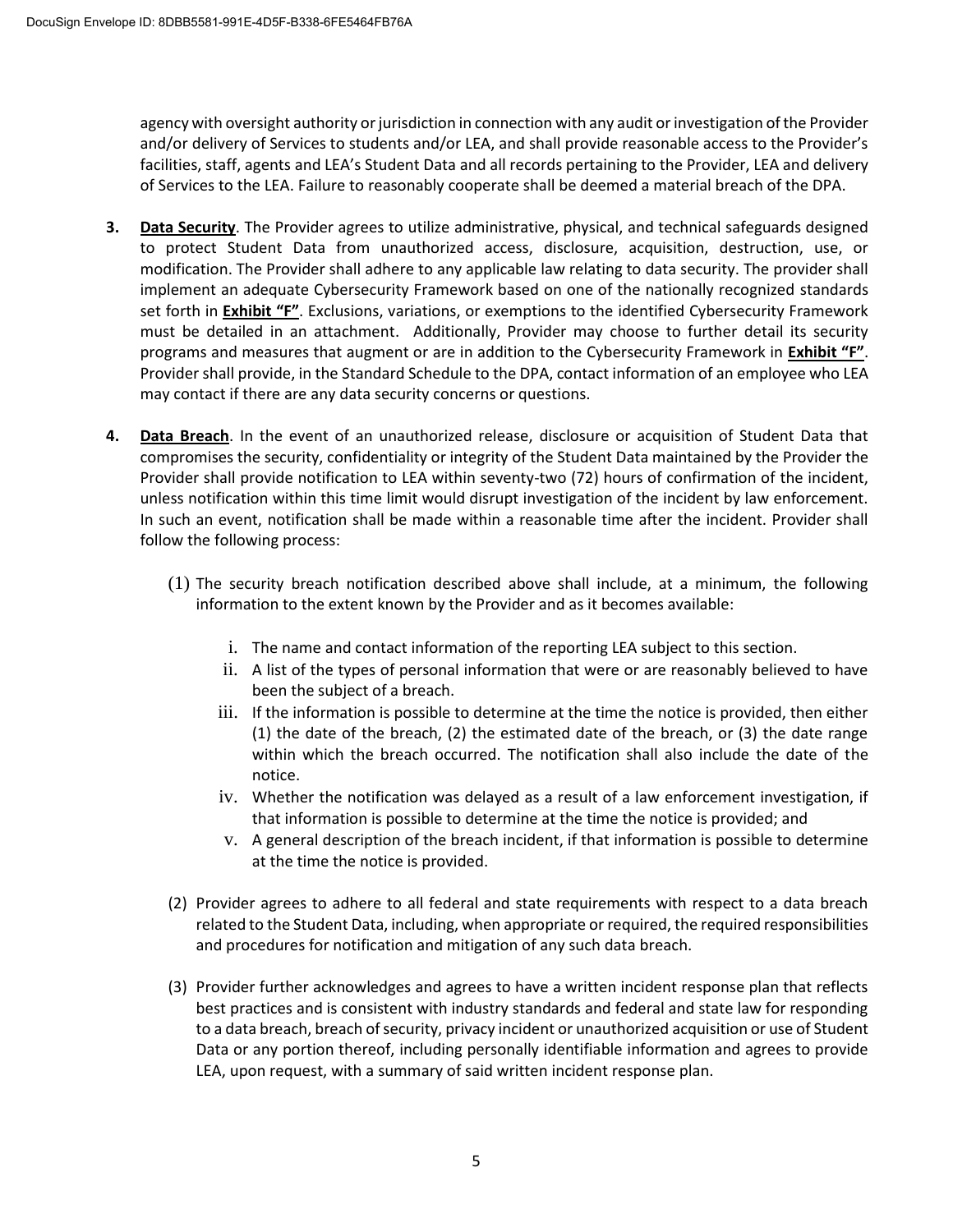- (4) LEA shall provide notice and facts surrounding the breach to the affected students, parents or guardians.
- (5) In the event of a breach originating from LEA's use of the Service, Provider shall cooperate with LEA to the extent necessary to expeditiously secure Student Data.

#### **ARTICLE VI: GENERAL OFFER OF TERMS**

Provider may, by signing the attached form of "General Offer of Privacy Terms" (General Offer, attached hereto as **Exhibit "E"**), be bound by the terms of **Exhibit "E"** to any other LEA who signs the acceptance on said Exhibit. The form is limited by the terms and conditions described therein.

#### **ARTICLE VII: MISCELLANEOUS**

- **1. Termination**. In the event that either Party seeks to terminate this DPA, they may do so by mutual written consent so long as the Service Agreement has lapsed or has been terminated. Either party may terminate this DPA and any service agreement or contract if the other party breaches any terms of this DPA.
- **2. Effect of Termination Survival**. If the Service Agreement is terminated, the Provider shall destroy all of LEA's Student Data pursuant to Article IV, section 6.
- **3. Priority of Agreements**. This DPA shall govern the treatment of Student Data in order to comply with the privacy protections, including those found in FERPA and all applicable privacy statutes identified in this DPA. In the event there is conflict between the terms of the DPA and the Service Agreement, Terms of Service, Privacy Policies, or with any other bid/RFP, license agreement, or writing, the terms of this DPA shall apply and take precedence. In the event of a conflict between the SDPC Standard Clauses and the Supplemental State Terms, the Supplemental State Terms will control. Except as described in this paragraph herein, all other provisions of the Service Agreement shall remain in effect.
- **4. Entire Agreement**. This DPA and the Service Agreement constitute the entire agreement of the Parties relating to the subject matter hereof and supersedes all prior communications, representations, or agreements, oral or written, by the Parties relating thereto. This DPA may be amended and the observance of any provision of this DPA may be waived (either generally or in any particular instance and either retroactively or prospectively) only with the signed written consent of both Parties. Neither failure nor delay on the part of any Party in exercising any right, power, or privilege hereunder shall operate as a waiver of such right, nor shall any single or partial exercise of any such right, power, or privilege preclude any further exercise thereof or the exercise of any other right, power, or privilege.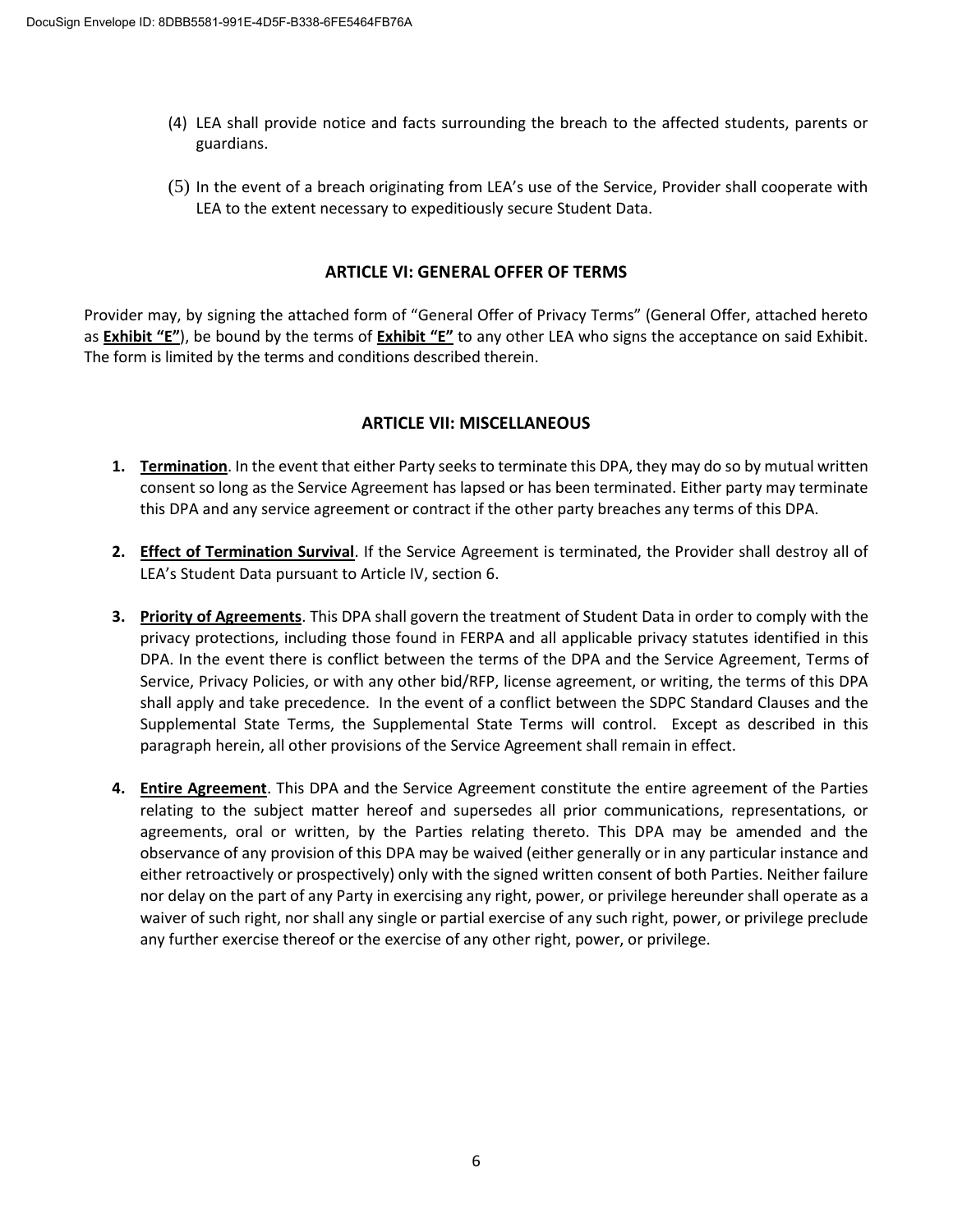- **5. Severability**. Any provision of this DPA that is prohibited or unenforceable in any jurisdiction shall, as to such jurisdiction, be ineffective to the extent of such prohibition or unenforceability without invalidating the remaining provisions of this DPA, and any such prohibition or unenforceability in any jurisdiction shall not invalidate or render unenforceable such provision in any other jurisdiction. Notwithstanding the foregoing, if such provision could be more narrowly drawn so as not to be prohibited or unenforceable in such jurisdiction while, at the same time, maintaining the intent of the Parties, it shall, as to such jurisdiction, be so narrowly drawn without invalidating the remaining provisions of this DPA or affecting the validity or enforceability of such provision in any other jurisdiction.
- **6. Governing Law; Venue and Jurisdiction**. THIS DPA WILL BE GOVERNED BY AND CONSTRUED IN ACCORDANCE WITH THE LAWS OF THE STATE OF THE LEA, WITHOUT REGARD TO CONFLICTS OF LAW PRINCIPLES. EACH PARTY CONSENTS AND SUBMITS TO THE SOLE AND EXCLUSIVE JURISDICTION TO THE STATE AND FEDERAL COURTS FOR THE COUNTY OF THE LEA FOR ANY DISPUTE ARISING OUT OF OR RELATING TO THIS DPA OR THE TRANSACTIONS CONTEMPLATED HEREBY.
- **7. Successors Bound**: This DPA is and shall be binding upon the respective successors in interest to Provider in the event of a merger, acquisition, consolidation or other business reorganization or sale of all or substantially all of the assets of such business In the event that the Provider sells, merges, or otherwise disposes of its business to a successor during the term of this DPA, the Provider shall provide written notice to the LEA no later than sixty (60) days after the closing date of sale, merger, or disposal. Such notice shall include a written, signed assurance that the successor will assume the obligations of the DPA and any obligations with respect to Student Data within the Service Agreement. The LEA has the authority to terminate the DPA if it disapproves of the successor to whom the Provider is selling, merging, or otherwise disposing of its business.
- **8. Authority.** Each party represents that it is authorized to bind to the terms of this DPA, including confidentiality and destruction of Student Data and any portion thereof contained therein, all related or associated institutions, individuals, employees or contractors who may have access to the Student Data and/or any portion thereof.
- **9. Waiver**. No delay or omission by either party to exercise any right hereunder shall be construed as a waiver of any such right and both parties reserve the right to exercise any such right from time to time, as often as may be deemed expedient.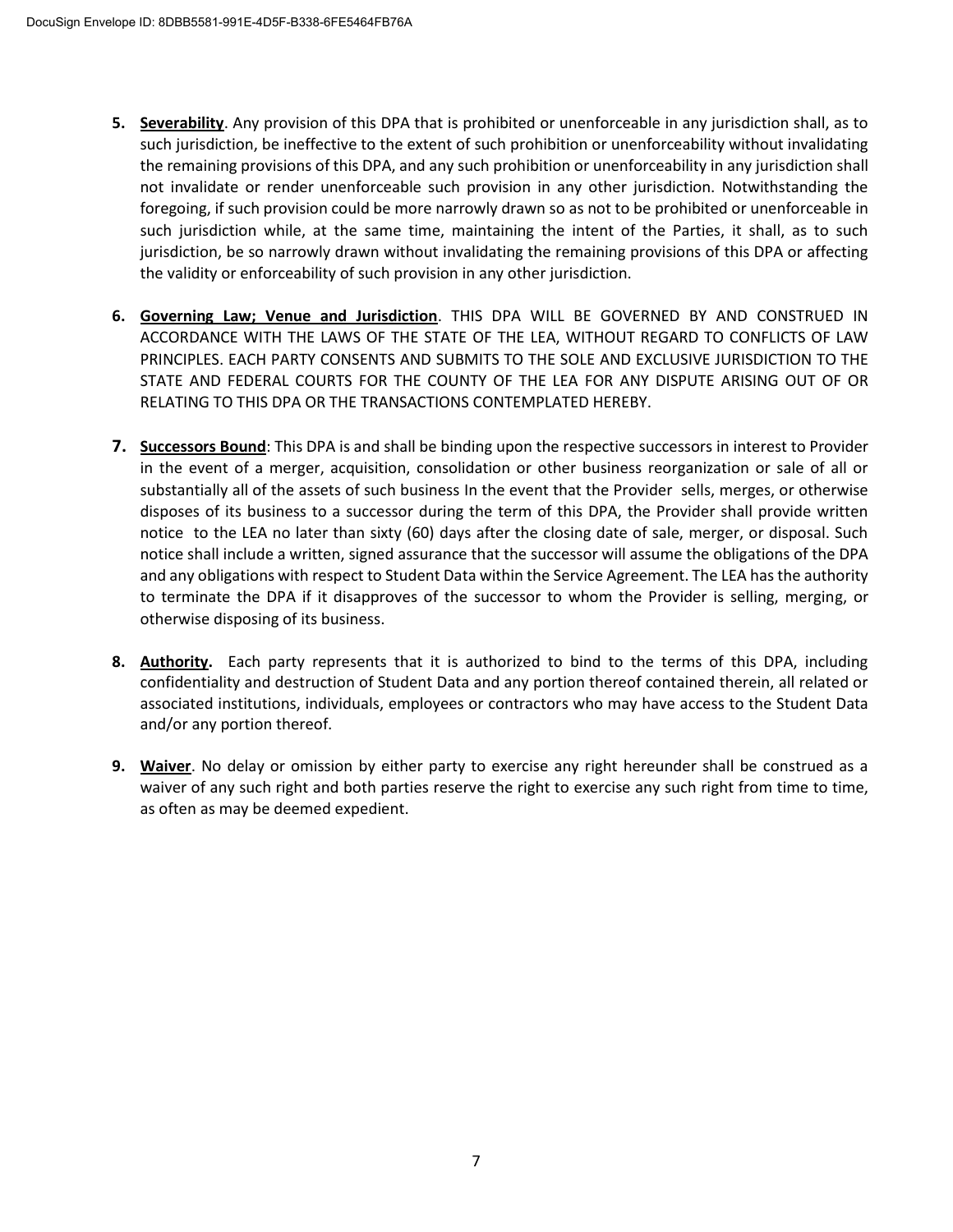#### **EXHIBIT "A"**

#### **DESCRIPTION OF SERVICES**

**Verkada Command,** cloud-based video management software for physical security.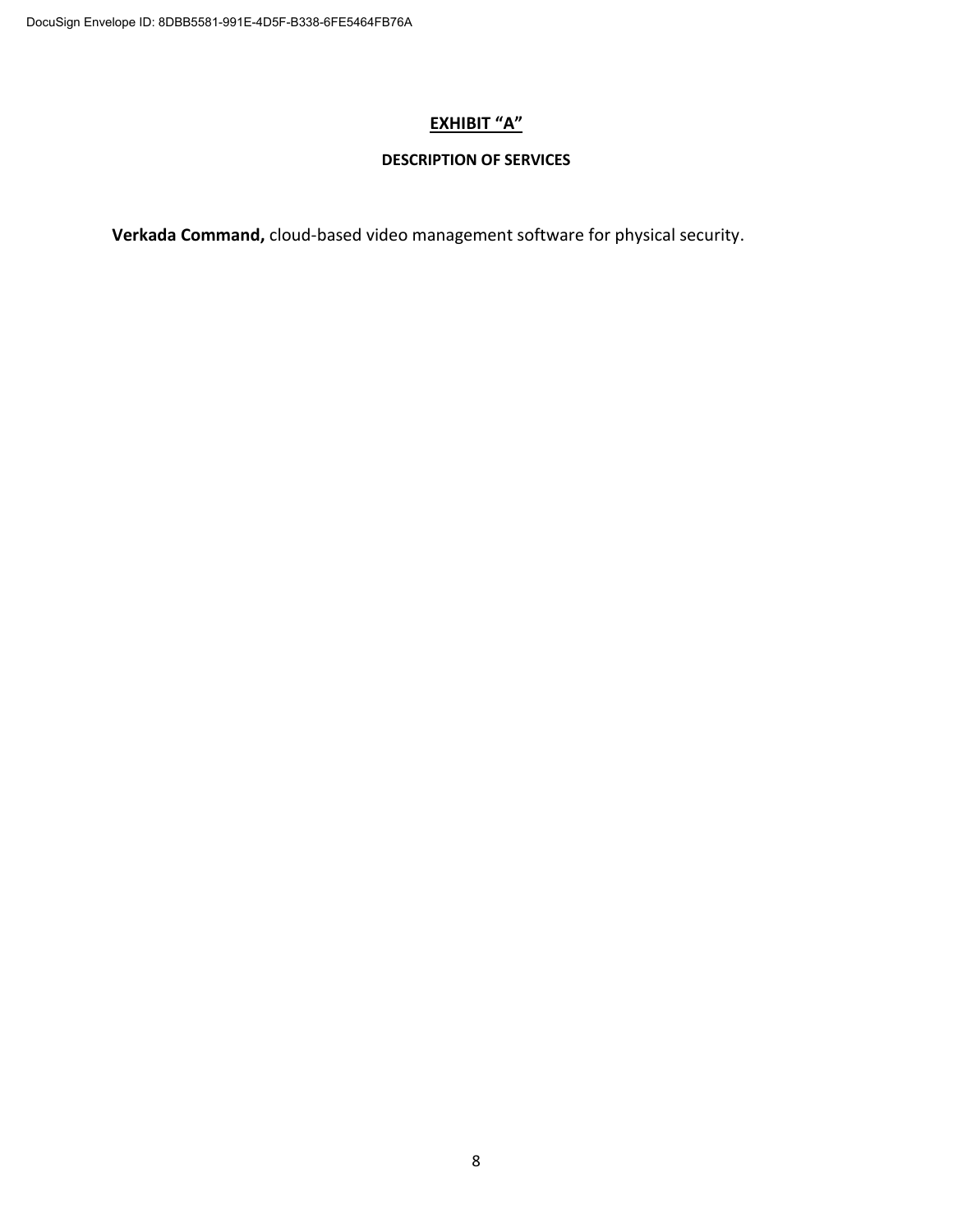| <b>Category of Data</b>           | <b>Elements</b>                                                         | <b>Check if Used</b><br>by Your System |
|-----------------------------------|-------------------------------------------------------------------------|----------------------------------------|
| <b>Application Technology</b>     | IP Addresses of users, Use of cookies, etc.                             |                                        |
| Meta Data                         | Other application technology meta data-Please specify:                  |                                        |
| <b>Application Use Statistics</b> | Meta data on user interaction with application                          |                                        |
| Assessment                        | Standardized test scores                                                |                                        |
|                                   | Observation data                                                        |                                        |
|                                   | Other assessment data-Please specify:                                   |                                        |
| Attendance                        | Student school (daily) attendance data                                  |                                        |
|                                   | Student class attendance data                                           |                                        |
| Communications                    | Online communications captured (emails, blog entries)                   |                                        |
| Conduct                           | Conduct or behavioral data                                              |                                        |
| Demographics                      | Date of Birth                                                           |                                        |
|                                   | Place of Birth                                                          |                                        |
|                                   | Gender                                                                  |                                        |
|                                   | Ethnicity or race                                                       |                                        |
|                                   | Language information (native, or primary language spoken by<br>student) |                                        |
|                                   | Other demographic information-Please specify:                           |                                        |
| Enrollment                        | Student school enrollment                                               |                                        |
|                                   | Student grade level                                                     |                                        |
|                                   | Homeroom                                                                |                                        |
|                                   | Guidance counselor                                                      |                                        |
|                                   | Specific curriculum programs                                            |                                        |
|                                   | Year of graduation                                                      |                                        |
|                                   | Other enrollment information-Please specify:                            |                                        |
| Parent/Guardian Contact           | Address                                                                 |                                        |
| Information                       | Email                                                                   |                                        |
|                                   | Phone                                                                   |                                        |

#### **EXHIBIT "B" SCHEDULE OF DATA**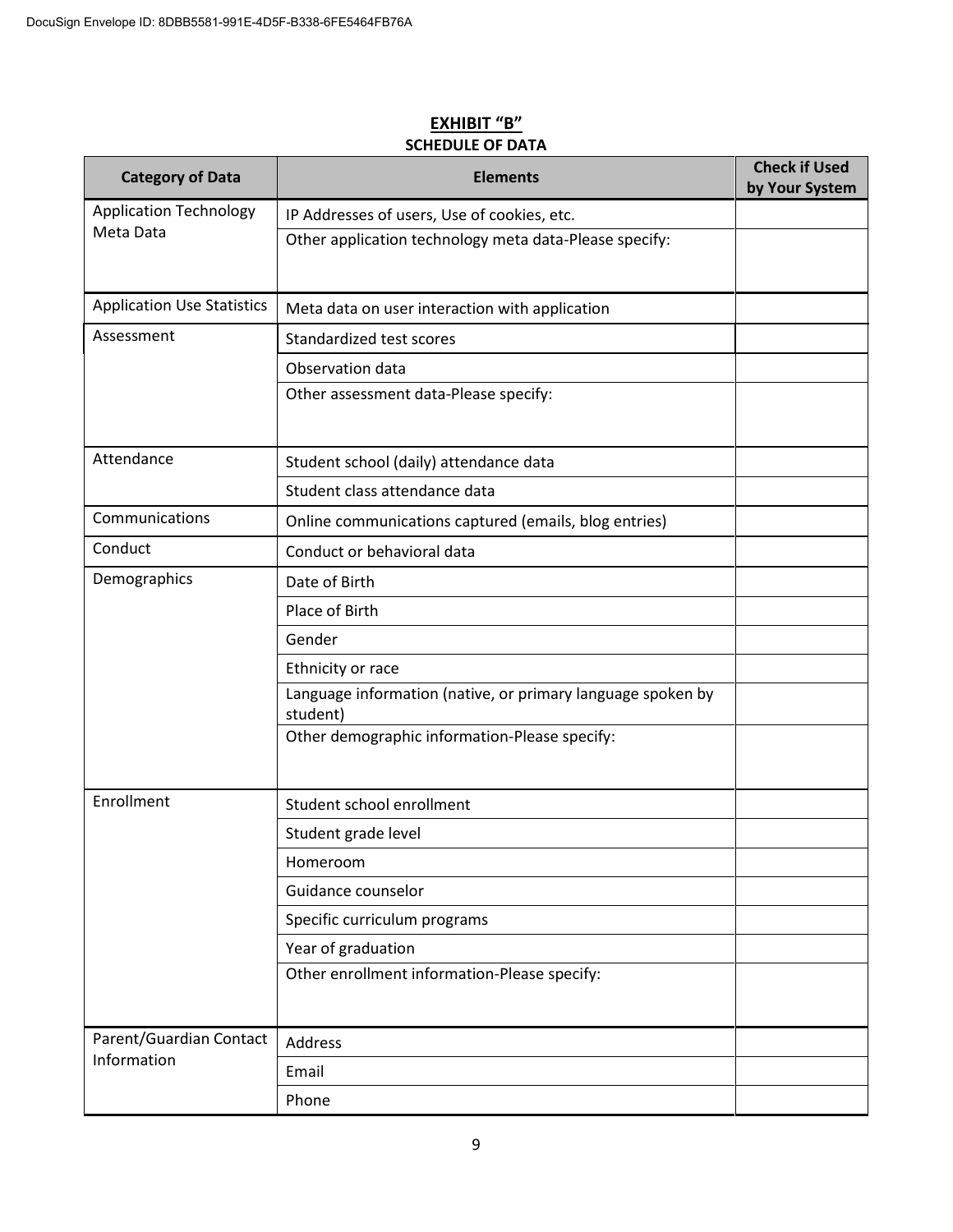| <b>Category of Data</b>              | <b>Elements</b>                                                                                                              | <b>Check if Used</b><br>by Your System |
|--------------------------------------|------------------------------------------------------------------------------------------------------------------------------|----------------------------------------|
| Parent/Guardian ID                   | Parent ID number (created to link parents to students)                                                                       |                                        |
| Parent/Guardian Name                 | First and/or Last                                                                                                            |                                        |
| Schedule                             | Student scheduled courses                                                                                                    |                                        |
|                                      | Teacher names                                                                                                                |                                        |
| Special Indicator                    | English language learner information                                                                                         |                                        |
|                                      | Low income status                                                                                                            |                                        |
|                                      | Medical alerts/ health data                                                                                                  |                                        |
|                                      | Student disability information                                                                                               |                                        |
|                                      | Specialized education services (IEP or 504)                                                                                  |                                        |
|                                      | Living situations (homeless/foster care)                                                                                     |                                        |
|                                      | Other indicator information-Please specify:                                                                                  |                                        |
| <b>Student Contact</b>               | <b>Address</b>                                                                                                               |                                        |
| Information                          | Email                                                                                                                        |                                        |
|                                      | Phone                                                                                                                        |                                        |
| <b>Student Identifiers</b>           | Local (School district) ID number                                                                                            |                                        |
|                                      | State ID number                                                                                                              |                                        |
|                                      | Provider/App assigned student ID number                                                                                      |                                        |
|                                      | Student app username                                                                                                         |                                        |
|                                      | Student app passwords                                                                                                        |                                        |
| <b>Student Name</b>                  | First and/or Last                                                                                                            |                                        |
| Student In App<br>Performance        | Program/application performance (typing program-student<br>types 60 wpm, reading program-student reads below grade<br>level) |                                        |
| <b>Student Program</b><br>Membership | Academic or extracurricular activities a student may belong to<br>or participate in                                          |                                        |
| <b>Student Survey</b><br>Responses   | Student responses to surveys or questionnaires                                                                               |                                        |
| Student work                         | Student generated content; writing, pictures, etc.                                                                           |                                        |
|                                      | Other student work data -Please specify:                                                                                     |                                        |
| Transcript                           | Student course grades                                                                                                        |                                        |
|                                      | Student course data                                                                                                          |                                        |
|                                      | Student course grades/ performance scores                                                                                    |                                        |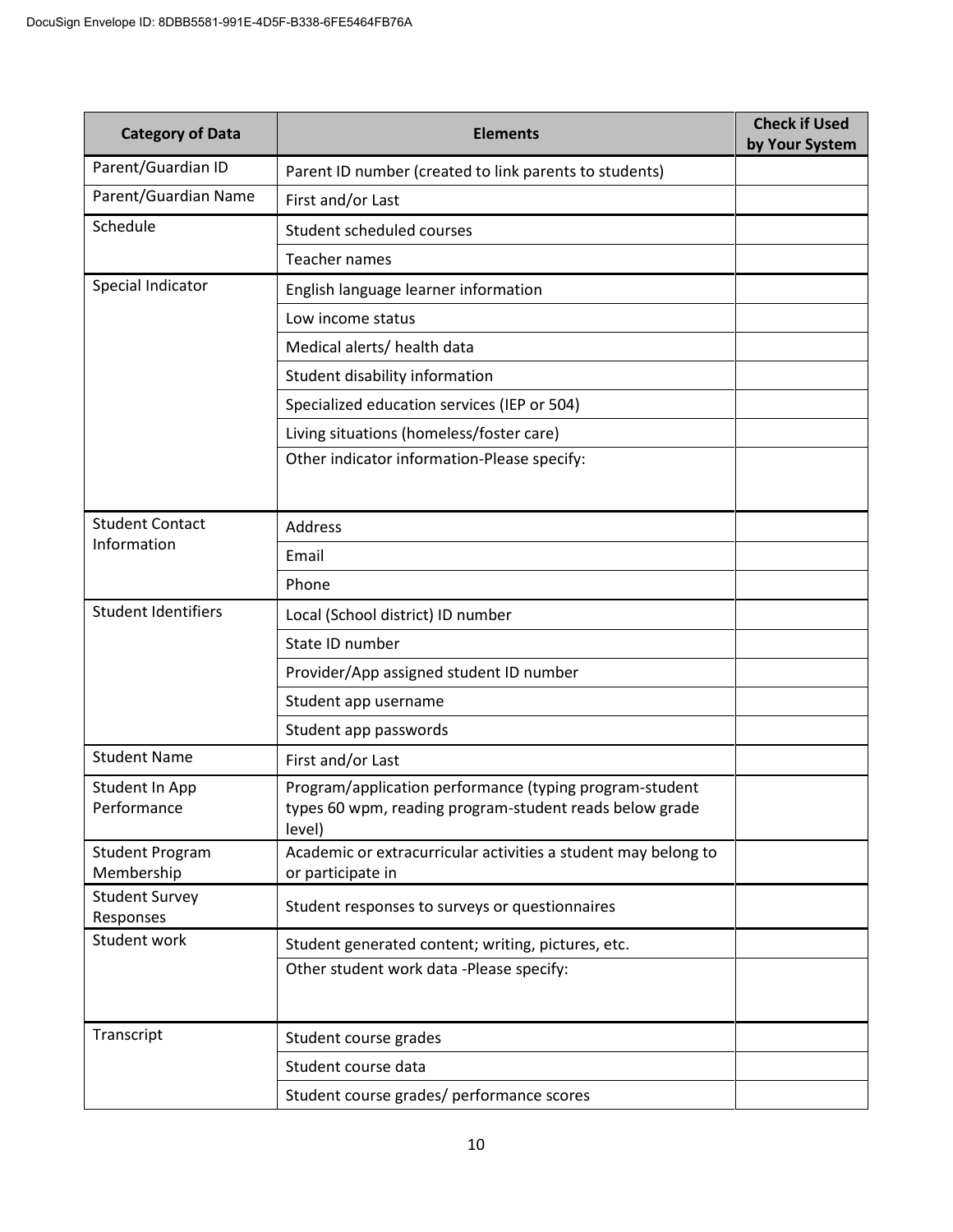| <b>Category of Data</b> | <b>Elements</b>                                                                                                                 | <b>Check if Used</b><br>by Your System |
|-------------------------|---------------------------------------------------------------------------------------------------------------------------------|----------------------------------------|
|                         | Other transcript data - Please specify:                                                                                         |                                        |
| Transportation          | Student bus assignment                                                                                                          |                                        |
|                         | Student pick up and/or drop off location                                                                                        |                                        |
|                         | Student bus card ID number                                                                                                      |                                        |
|                         | Other transportation data - Please specify:                                                                                     |                                        |
| Other                   | Please list each additional data element used, stored, or<br>collected by your application:                                     |                                        |
| None                    | No Student Data collected at this time. Provider will<br>immediately notify LEA if this designation is no longer<br>applicable. |                                        |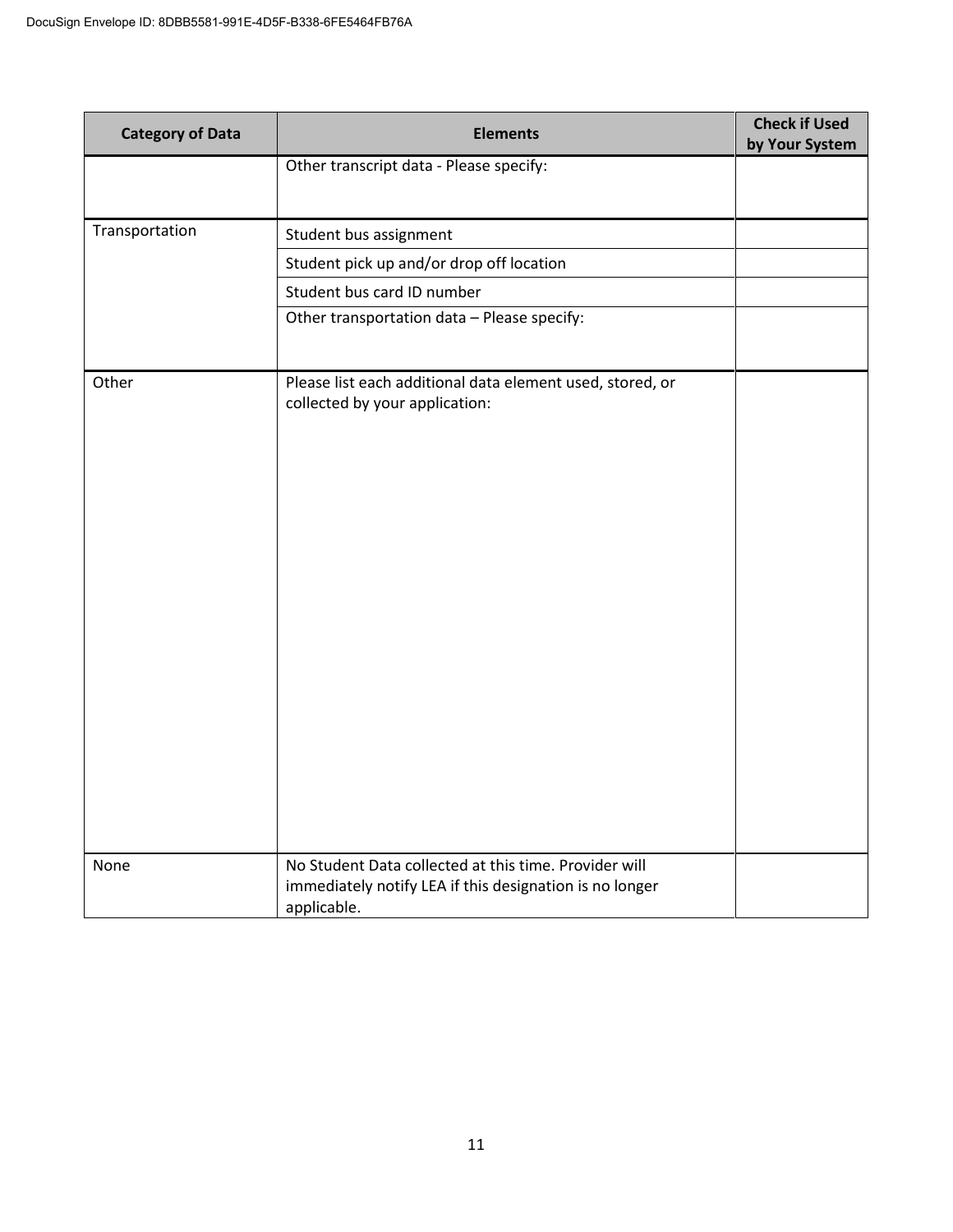#### **EXHIBIT "C" DEFINITIONS**

**De-Identified Data and De-Identification**: Records and information are considered to be de-identified when all personally identifiable information has been removed or obscured, such that the remaining information does not reasonably identify a specific individual, including, but not limited to, any information that, alone or in combination is linkable to a specific student and provided that the educational agency, or other party, has made a reasonable determination that a student's identity is not personally identifiable, taking into account reasonable available information.

**Educational Records**: Educational Records are records, files, documents, and other materials directly related to a student and maintained by the school or local education agency, or by a person acting for such school or local education agency, including but not limited to, records encompassing all the material kept in the student's cumulative folder, such as general identifying data, records of attendance and of academic work completed, records of achievement, and results of evaluative tests, health data, disciplinary status, test protocols and individualized education programs.

**Metadata**: means information that provides meaning and context to other data being collected; including, but not limited to: date and time records and purpose of creation Metadata that have been stripped of all direct and indirect identifiers are not considered Personally Identifiable Information.

**Operator**: means the operator of an internet website, online service, online application, or mobile application with actual knowledge that the site, service, or application is used for K–12 school purposes. Any entity that operates an internet website, online service, online application, or mobile application that has entered into a signed, written agreement with an LEA to provide a service to that LEA shall be considered an "operator" for the purposes of this section.

**Originating** LEA: An LEA who originally executes the DPA in its entirety with the Provider.

**Provider**: For purposes of the DPA, the term "Provider" means provider of digital educational software or services, including cloud-based services, for the digital storage, management, and retrieval of Student Data. Within the DPA the term "Provider" includes the term "Third Party" and the term "Operator" as used in applicable state statutes.

**Student Generated Content**: The term "student-generated content" means materials or content created by a student in the services including, but not limited to, essays, research reports, portfolios, creative writing, music or other audio files, photographs, videos, and account information that enables ongoing ownership of student content.

**School Official**: For the purposes of this DPA and pursuant to 34 CFR § 99.31(b), a School Official is a contractor that: (1) Performs an institutional service or function for which the agency or institution would otherwise use employees; (2) Is under the direct control of the agency or institution with respect to the use and maintenance of Student Data including Education Records; and (3) Is subject to 34 CFR § 99.33(a) governing the use and redisclosure of personally identifiable information from Education Records.

**Service Agreement**: Refers to the Contract, Purchase Order or Terms of Service or Terms of Use.

**Student Data**: Student Data includes any data, whether gathered by Provider or provided by LEA or its users, students, or students' parents/guardians, that is descriptive of the student including, but not limited to, information in the student's educational record or email, first and last name, birthdate, home or other physical address, telephone number, email address, or other information allowing physical or online contact, discipline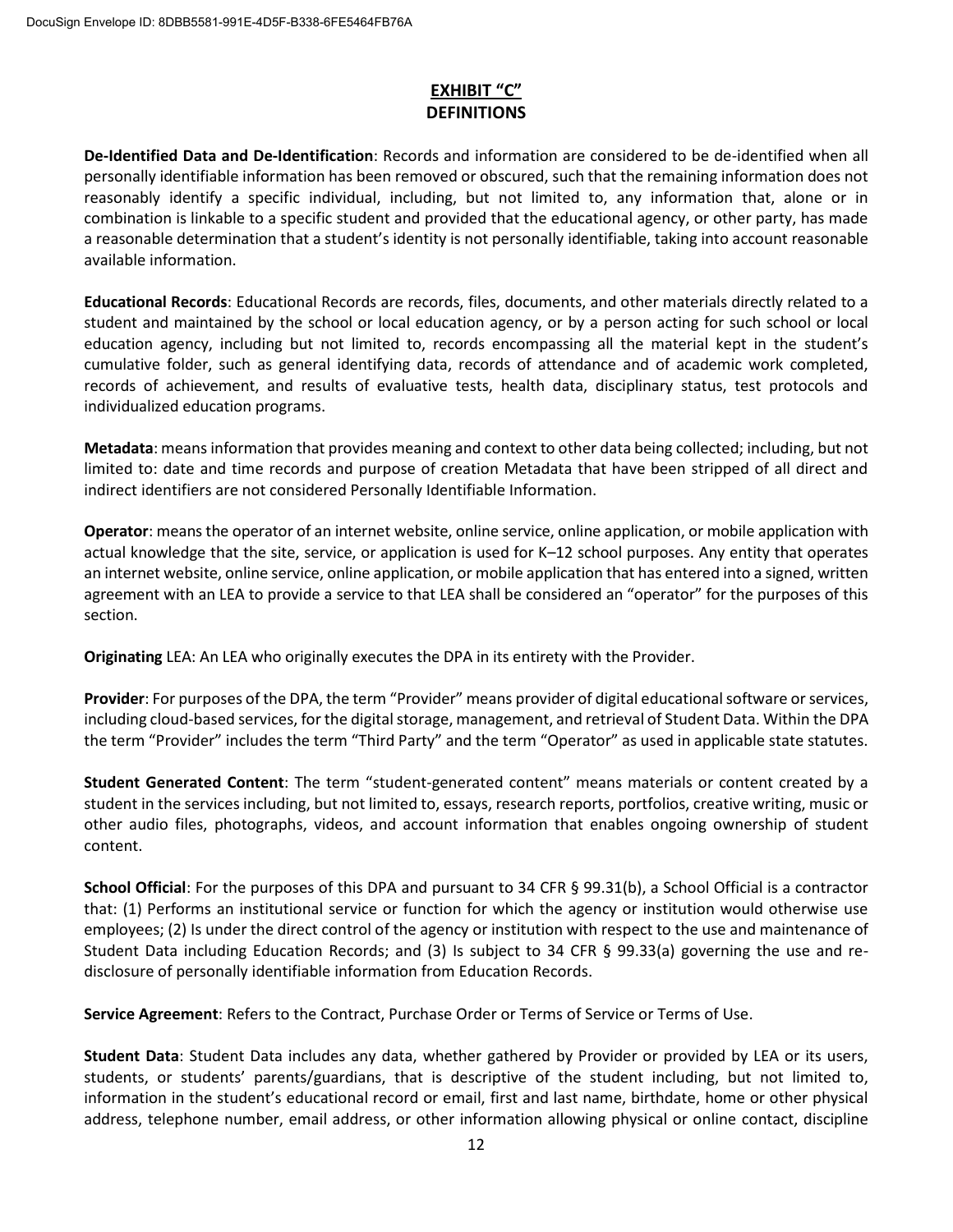records, videos, test results, special education data, juvenile dependency records, grades, evaluations, criminal records, medical records, health records, social security numbers, biometric information, disabilities, socioeconomic information, individual purchasing behavior or preferences, food purchases, political affiliations, religious information, text messages, documents, student identifiers, search activity, photos, voice recordings, geolocation information, parents' names, or any other information or identification number that would provide information about a specific student. Student Data includes Meta Data. Student Data further includes "personally identifiable information (PII)," as defined in 34 C.F.R. § 99.3 and as defined under any applicable state law. Student Data shall constitute Education Records for the purposes of this DPA, and for the purposes of federal, state, and local laws and regulations. Student Data as specified in **Exhibit "B"** is confirmed to be collected or processed by the Provider pursuant to the Services. Student Data shall not constitute that information that has been anonymized or de-identified, or anonymous usage data regarding a student's use of Provider's services.

**Subprocessor:** For the purposes of this DPA, the term "Subprocessor" (sometimes referred to as the "Subcontractor") means a party other than LEA or Provider, who Provider uses for data collection, analytics, storage, or other service to operate and/or improve its service, and who has access to Student Data.

**Subscribing LEA**: An LEA that was not party to the original Service Agreement and who accepts the Provider's General Offer of Privacy Terms.

**Targeted Advertising:** means presenting an advertisement to a student where the selection of the advertisement is based on Student Data or inferred over time from the usage of the operator's Internet web site, online service or mobile application by such student or the retention of such student's online activities or requests over time for the purpose of targeting subsequent advertisements. "Targeted advertising" does not include any advertising to a student on an Internet web site based on the content of the web page or in response to a student's response or request for information or feedback.

**Third Party**: The term "Third Party" means a provider of digital educational software or services, including cloudbased services, for the digital storage, management, and retrieval of Education Records and/or Student Data, as that term is used in some state statutes. However, for the purpose of this DPA, the term "Third Party" when used to indicate the provider of digital educational software or services is replaced by the term "Provider."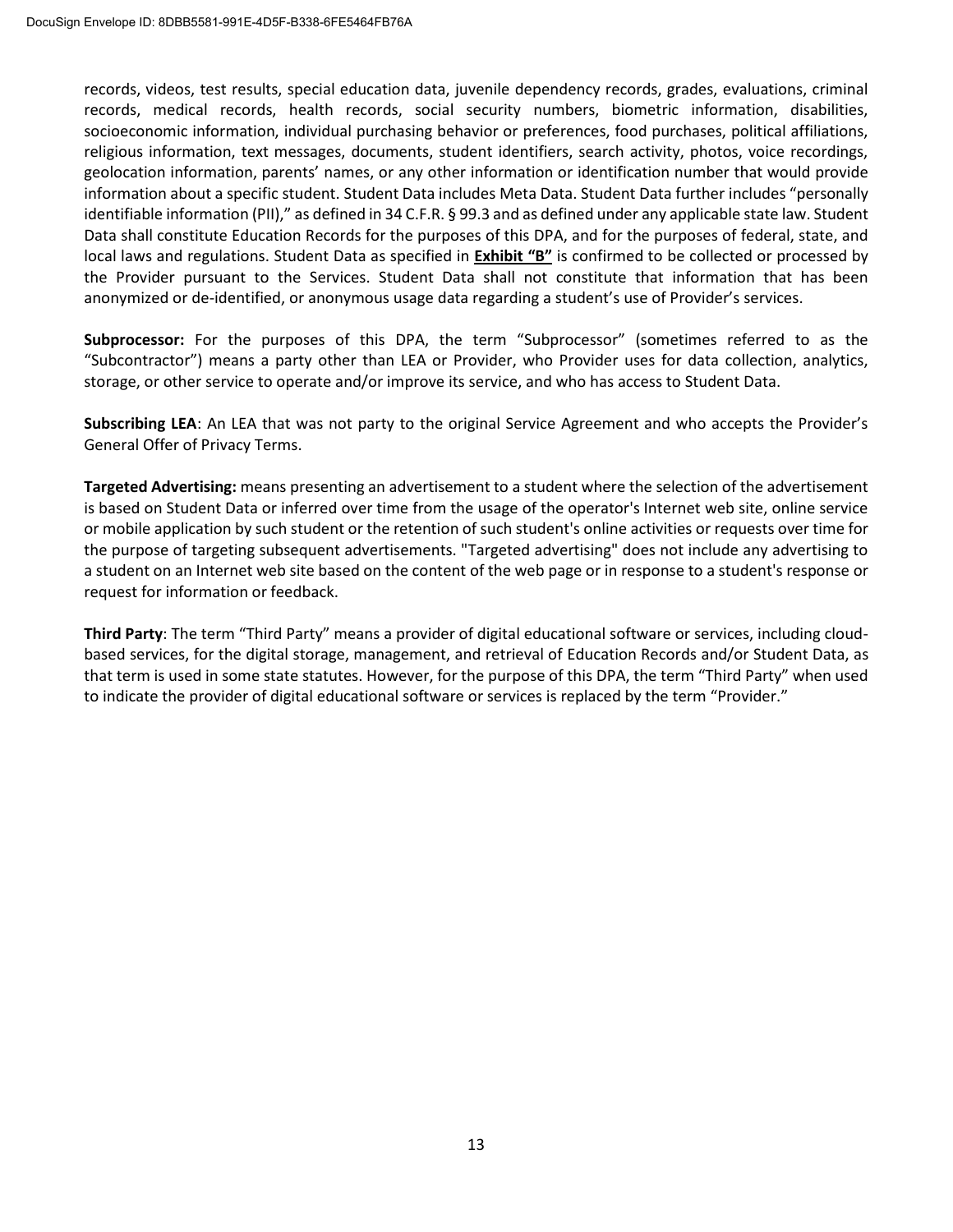#### **EXHIBIT "D" DIRECTIVE FOR DISPOSITION OF DATA**

[**Insert Name of District or LEA**] Provider to dispose of data obtained by Provider pursuant to the terms of the Service Agreement between LEA and Provider. The terms of the Disposition are set forth below:

1. Extent of Disposition

Disposition is partial. The categories of data to be disposed of are set forth below or are found in an attachment to this Directive:

#### [**Insert categories of data here**]

\_\_\_\_\_ Disposition is Complete. Disposition extends to all categories of data.

2. Nature of Disposition

Disposition shall be by destruction or deletion of data.

\_\_\_\_\_\_\_\_\_\_\_\_\_\_\_\_\_\_\_\_\_\_\_\_\_\_\_\_\_\_\_\_\_\_\_\_\_\_\_\_ \_\_\_\_\_\_\_\_\_\_\_\_\_\_\_\_\_\_

\_\_\_\_\_ Disposition shall be by a transfer of data. The data shall be transferred to the following site as follows:

[**Insert or attach special instructions**]

3. Schedule of Disposition

Data shall be disposed of by the following date:

As soon as commercially practicable.

\_\_\_\_\_ By [**Insert Date**]

4. Signature

Authorized Representative of LEA Date

5. Verification of Disposition of Data

\_\_\_\_\_\_\_\_\_\_\_\_\_\_\_\_\_\_\_\_\_\_\_\_\_\_\_\_\_\_\_\_\_\_\_\_\_\_\_\_\_ \_\_\_\_\_\_\_\_\_\_\_\_\_\_ Authorized Representative of Company Theorem 2012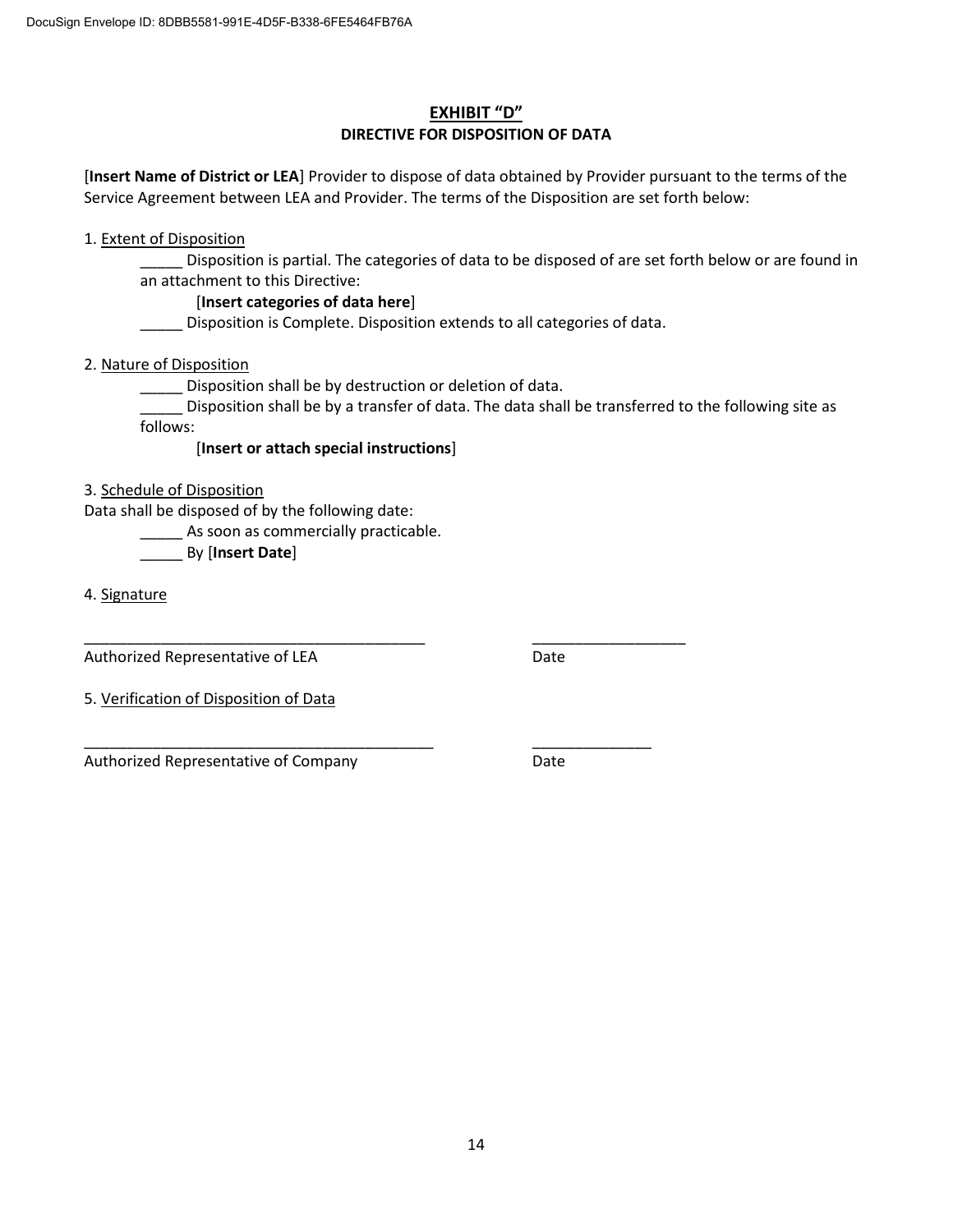\_\_\_\_\_\_\_\_\_\_\_\_\_\_\_\_\_\_\_\_\_\_\_\_\_\_\_\_\_\_\_\_\_\_\_\_\_\_\_\_\_.

#### **EXHIBIT "E" GENERAL OFFER OF PRIVACY TERMS**

#### **1**. **Offer of Terms**

Provider offers the same privacy protections found in this DPA between it and **Warwick Public Schools** ("Originating LEA") which is dated \_\_\_\_\_\_\_\_\_\_\_\_\_\_\_\_\_\_, to any other LEA ("Subscribing LEA") who accepts this General Offer of Privacy Terms ("General Offer") through its signature below. This General Offer shall extend only to privacy protections, and Provider's signature shall not necessarily bind Provider to other terms, such as price, term, or schedule of services, or to any other provision not addressed in this DPA. The Provider and the Subscribing LEA may also agree to change the data provided by Subscribing LEA to the Provider to suit the unique needs of the Subscribing LEA. The Provider may withdraw the General Offer in the event of: (1) a material change in the applicable privacy statutes; (2) a material change in the services and products listed in the originating Service Agreement; or three (3) years after the date of Provider's signature to this Form.

Subscribing LEAs should send the signed **Exhibit "E"** to Provider at the following email address:

#### **VERKADA INC.**

| BY:           | Date:           |  |
|---------------|-----------------|--|
|               |                 |  |
| Printed Name: | Title/Position: |  |

#### **2**. **Subscribing LEA**

A Subscribing LEA, by signing a separate Service Agreement with Provider, and by its signature below, accepts the General Offer of Privacy Terms. The Subscribing LEA and the Provider shall therefore be bound by the same terms of this DPA for the term of the DPA between the **Warwick Public Schools** and the Provider. \*\*PRIOR TO ITS EFFECTIVENESS, SUBSCRIBING LEA MUST DELIVER NOTICE OF ACCEPTANCE TO PROVIDER PURSUANT TO ARTICLE VII, SECTION 5. \*\*

| BY:                               |                                                             |  |
|-----------------------------------|-------------------------------------------------------------|--|
|                                   | <u> 1980 - Johann Stoff, Amerikaansk politiker († 1908)</u> |  |
|                                   |                                                             |  |
| DESIGNATED REPRESENTATIVE OF LEA: |                                                             |  |
| Name:                             |                                                             |  |
| Title:                            |                                                             |  |
| Address:                          |                                                             |  |
| Telephone Number:                 |                                                             |  |
| Email:                            |                                                             |  |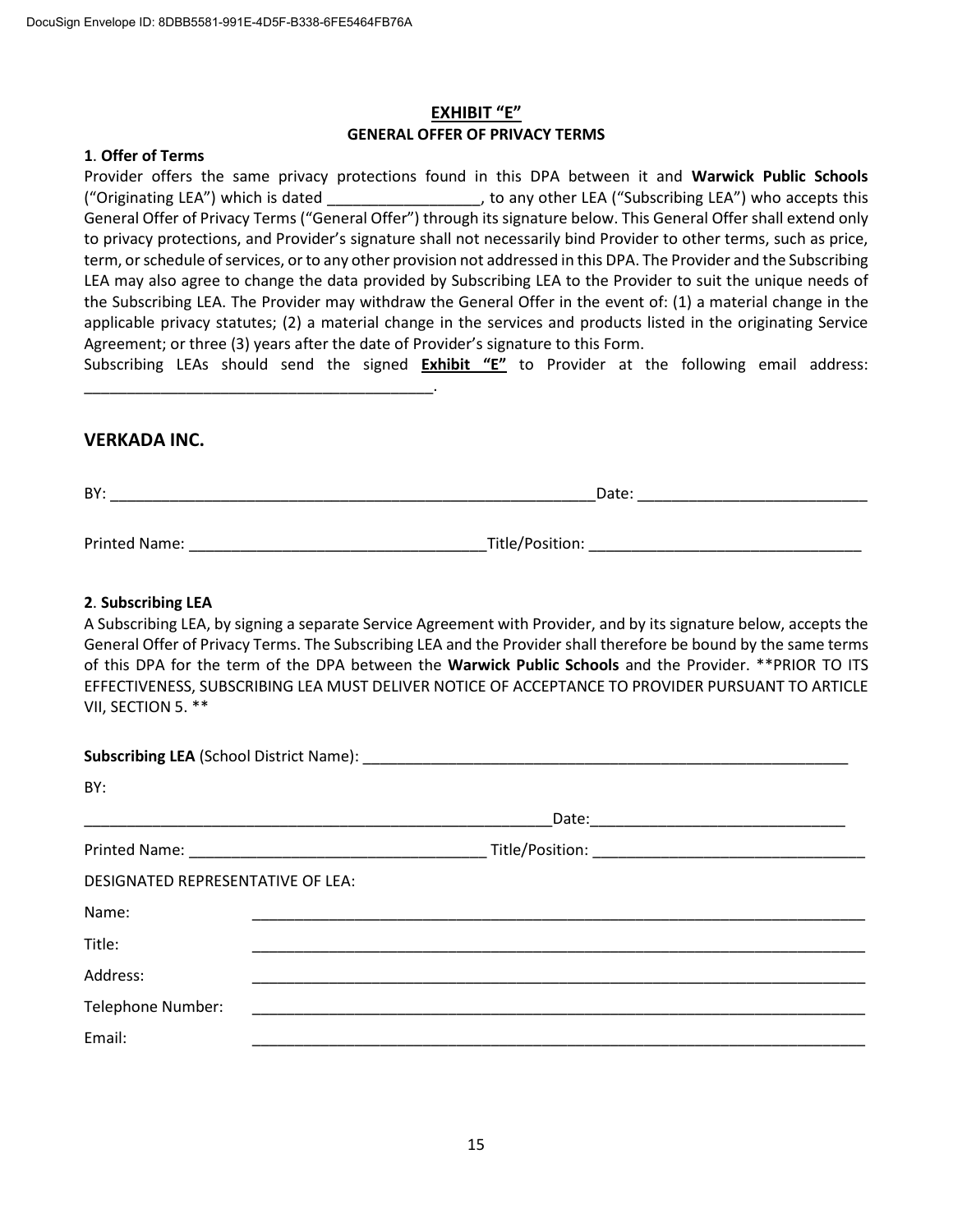#### **EXHIBIT "F" DATA SECURITY REQUIREMENTS**

#### **Adequate Cybersecurity Frameworks 2/24/2020**

The Education Security and Privacy Exchange ("Edspex") works in partnership with the Student Data Privacy Consortium and industry leaders to maintain a list of known and credible cybersecurity frameworks which can protect digital learning ecosystems chosen based on a set of guiding cybersecurity principles\* ("Cybersecurity Frameworks") that may be utilized by Provider .

| <b>MAINTAINING ORGANIZATION/GROUP</b>                                                   | <b>FRAMEWORK(S)</b>                                                                                                                  |
|-----------------------------------------------------------------------------------------|--------------------------------------------------------------------------------------------------------------------------------------|
| National Institute of Standards and<br>Technology                                       | NIST Cybersecurity Framework Version 1.1                                                                                             |
| National Institute of Standards and<br>Technology                                       | NIST SP 800-53, Cybersecurity Framework for<br>Improving Critical Infrastructure Cybersecurity<br>(CSF), Special Publication 800-171 |
| International Standards Organization                                                    | Information technology - Security techniques<br>- Information security management systems<br>(ISO 27000 series)                      |
| Secure Controls Framework Council, LLC                                                  | Security Controls Framework (SCF)                                                                                                    |
| Center for Internet Security                                                            | CIS Critical Security Controls (CSC, CIS Top 20)                                                                                     |
| Office of the Under Secretary of Defense for<br>Acquisition and Sustainment (OUSD(A&S)) | <b>Cybersecurity Maturity Model Certification</b><br>(CMMC, ~FAR/DFAR)                                                               |

Cybersecurity Frameworks

*Please visit http://www.edspex.org for further details about the noted frameworks.*

\*Cybersecurity Principles used to choose the Cybersecurity Frameworks are located here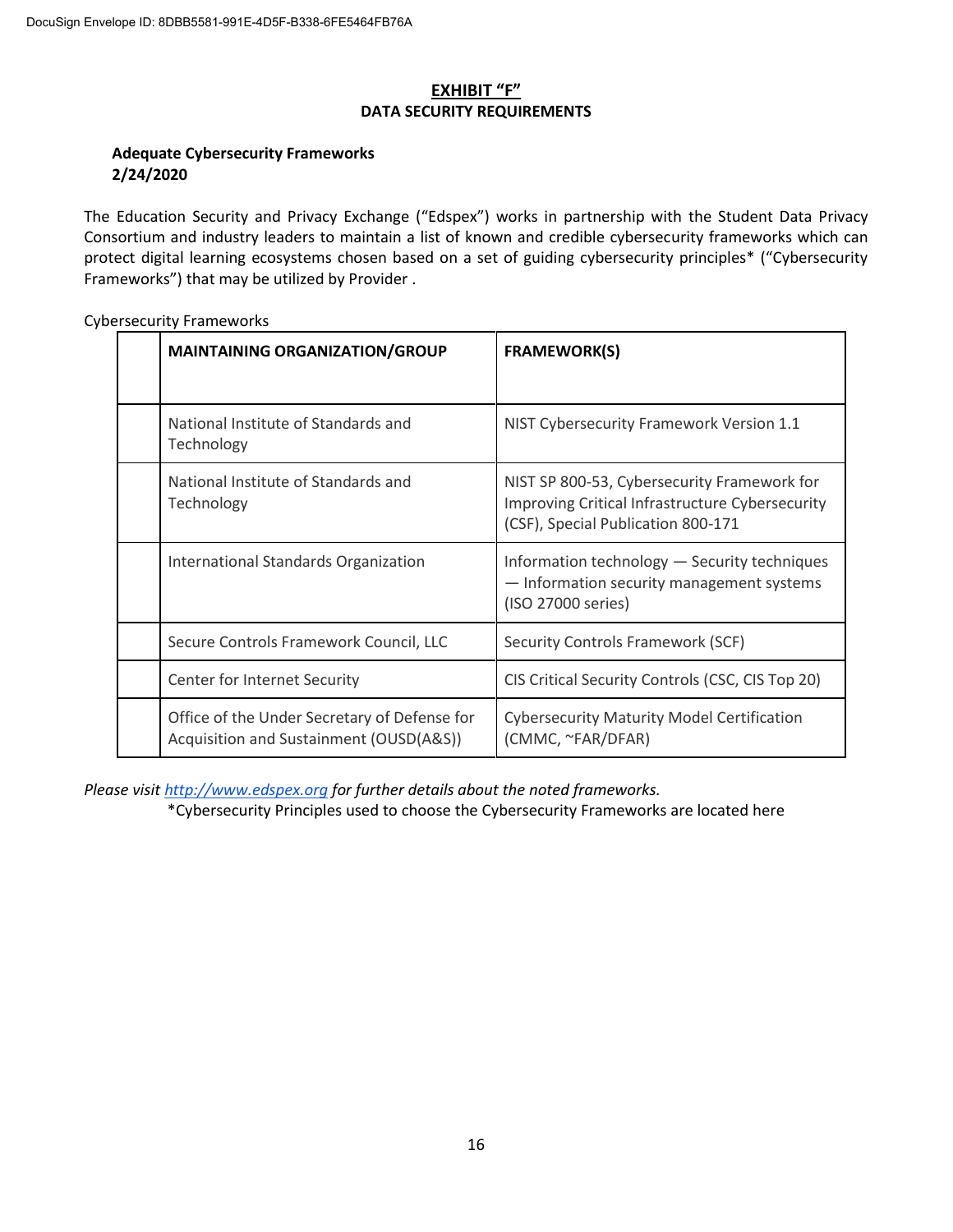### **EXHIBIT "G" Massachusetts**

**WHEREAS,** the documents and data transferred from LEAs and created by the Provider's Services are also subject to several state laws in Massachusetts. Specifically, those laws are 603 C.M.R. 23.00, Massachusetts General Law, Chapter 71, Sections 34D to 34H and 603 CMR 28.00; and

**WHEREAS,** the Parties wish to enter into these supplemental terms to the DPA to ensure that the Services provided conform to the requirements of the privacy laws referred to above and to establish implementing procedures and duties;

**WHEREAS,** the Parties wish these terms to be hereby incorporated by reference into the DPA in their entirety for Massachusetts;

**NOW THEREFORE,** for good and valuable consideration, the parties agree as follows:

- 1. In Article IV, Section 2, replace "otherwise authorized," with "otherwise required" and delete "or stated in the Service Agreement."
- 2. All employees of the Provider who will have direct contact with students shall pass criminal background checks.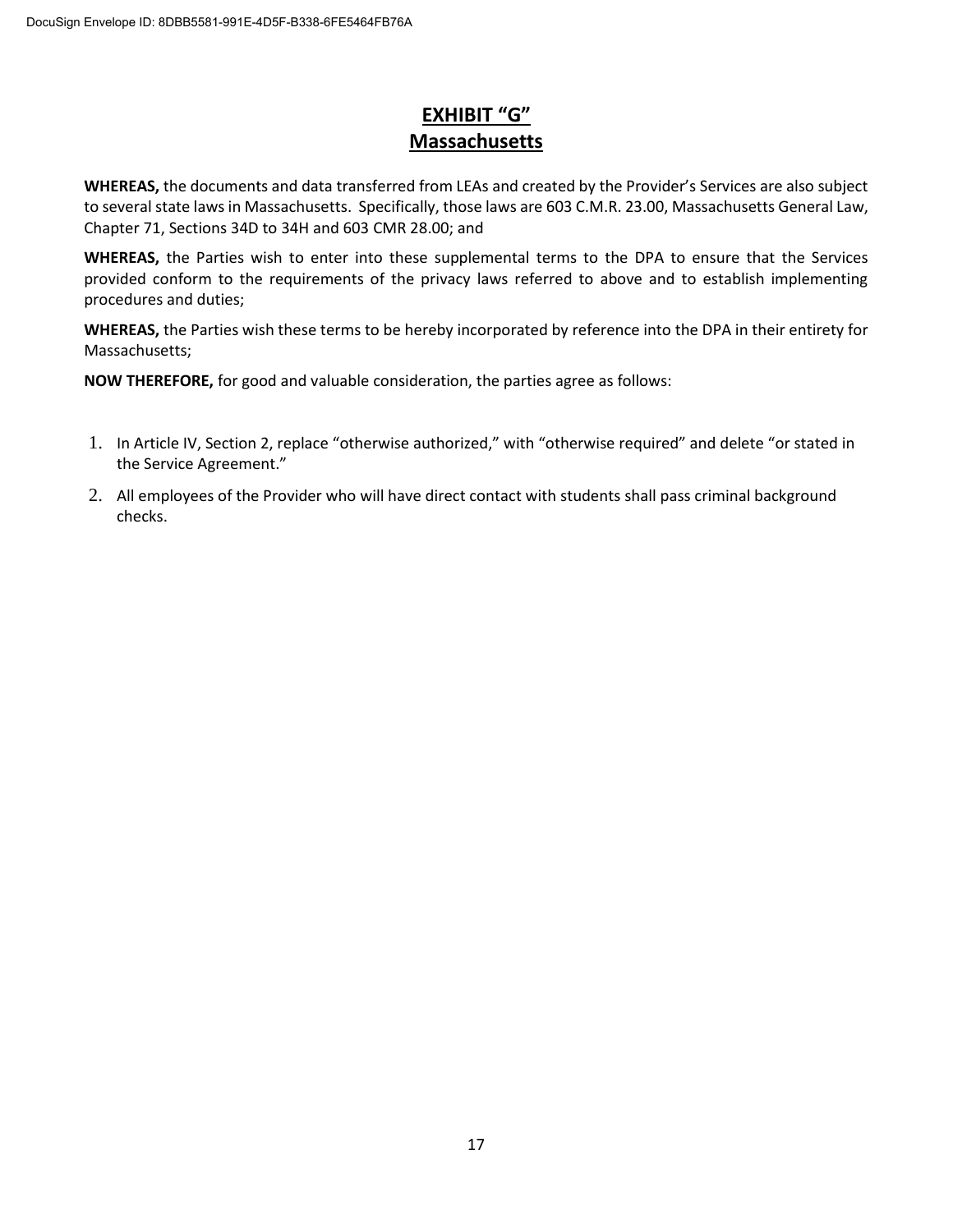#### **EXHIBIT "G" Rhode Island**

**WHEREAS,** the documents and data transferred from LEAs and created by the Provider's Services are also subject to several state laws in Rhode Island. Specifically, those laws are R.I.G.L. 16-71-1, et. seq., R.I.G.L. 16-104-1, and R.I.G.L., 11-49.3 et. seq.; and

**WHEREAS,** the Parties wish to enter into these supplemental terms to the DPA to ensure that the Services provided conform to the requirements of the privacy laws referred to above and to establish implementing procedures and duties;

**WHEREAS,** the Parties wish these terms to be hereby incorporated by reference into the DPA in their entirety for Rhode Island;

**NOW THEREFORE,** for good and valuable consideration, the parties agree as follows:

- 1. In Article IV, Section 2, replace "otherwise authorized," with "otherwise required" and delete "or stated in the Service Agreement."
- 2. All employees of the Provider who will have direct contact with students shall pass criminal background checks.
- 3. The Provider agrees that this DPA serves as its written certification of its compliance with R.I.G.L. 16- 104-1.
- 4. The Provider agrees to implement and maintain a risk-based information security program that contains reasonable security procedures.
- 5. In the case of a data breach, as a part of the security breach notification outlined in Article V, Section 4(1), the Provider agrees to provide the following additional information:
	- **i.** Information about what the Provider has done to protect individuals whose information has been breached, including toll free numbers and websites to contact:
		- 1. The credit reporting agencies
		- 2. Remediation service providers
		- 3. The attorney general
	- **ii.** Advice on steps that the person whose information has been breached may take to protect himself or herself.
	- **iii.** A clear and concise description of the affected parent, legal guardian, staff member, or eligible student's ability to file or obtain a police report; how an affected parent, legal guardian, staff member, or eligible student's requests a security freeze and the necessary information to be provided when requesting the security freeze; and that fees may be required to be paid to the consumer reporting agencies.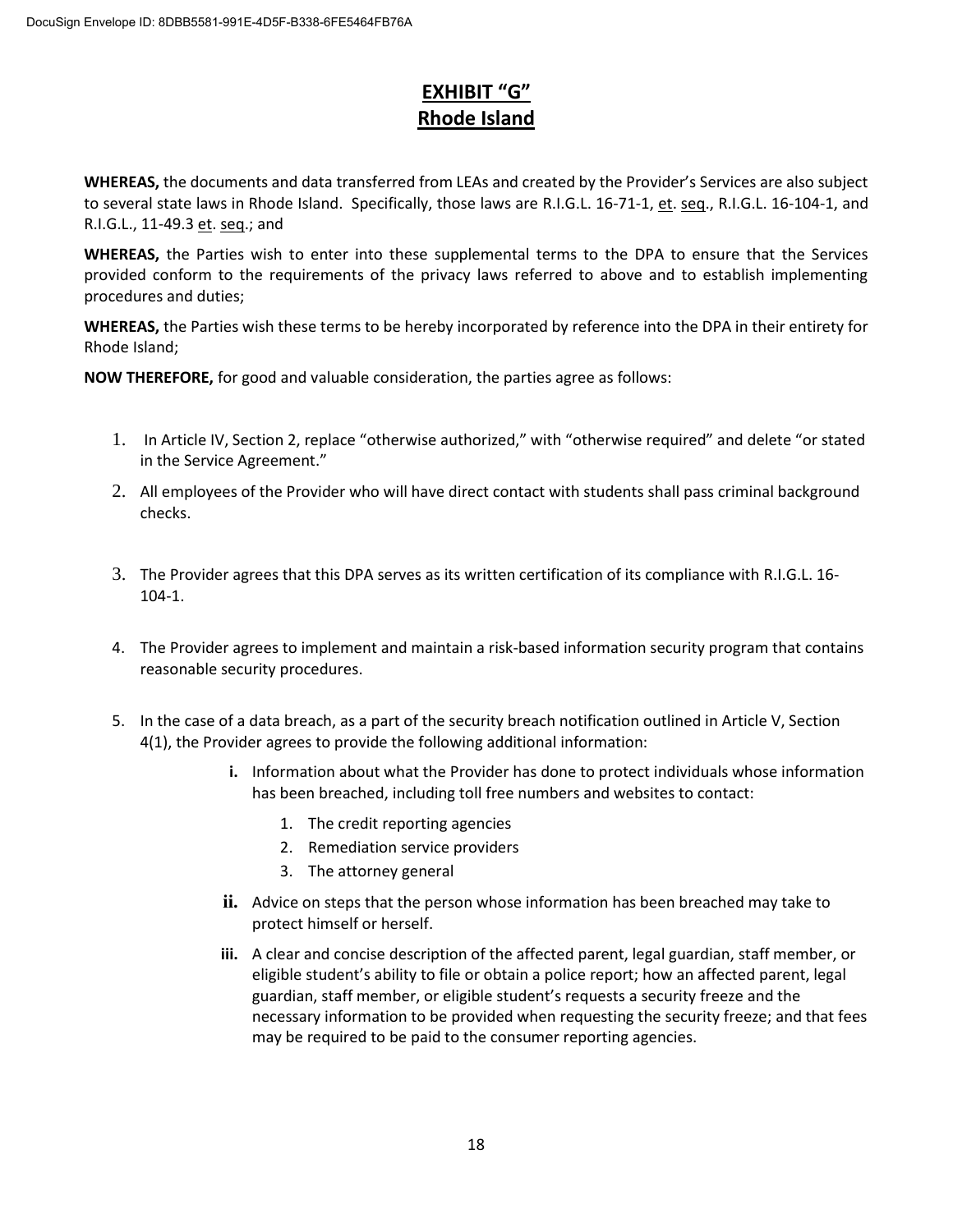#### **EXHIBIT "G" New Hampshire**

**WHEREAS,** the documents and data transferred from LEAs and created by the Provider's Services are also subject to several state laws in New Hampshire. Specifically, those laws are RSA 189:1-e and 189:65-68-a; RSA 186; NH Admin. Code Ed. 300 and NH Admin. Code Ed. 1100; and

**WHEREAS,** the Parties wish to enter into these supplemental terms to the DPA to ensure that the Services provided conform to the requirements of the privacy laws referred to above and to establish implementing procedures and duties;

**WHEREAS,** the Parties wish these terms to be hereby incorporated by reference into the DPA in their entirety for New Hampshire;

**NOW THEREFORE,** for good and valuable consideration, the parties agree as follows:

1. All references in the DPA to "Student Data" shall be amended to state "Student Data and Teacher Data." **"**Teacher Data" is defined as at least the following:

Social security number. Date of birth. Personal street address. Personal email address. Personal telephone number Performance evaluations.

Other information that, alone or in combination, is linked or linkable to a specific teacher, paraprofessional, principal, or administrator that would allow a reasonable person in the school community, who does not have personal knowledge of the relevant circumstances, to identify any with reasonable certainty.

Information requested by a person who the department reasonably believes or knows the identity of the teacher, paraprofessional, principal, or administrator to whom the education record relates.

"Teacher" means teachers, paraprofessionals, principals, school employees, contractors, and other administrators.

2. In order to perform the Services described in the DPA, the LEA shall provide the categories of Teacher Data described in the Schedule of Data, attached hereto as **Exhibit "I".**

- 3. In Article IV, Section 2, replace "otherwise authorized," with "otherwise required" and delete "or stated in the Service Agreement."
- 4. In Article IV, Section 7 amend each reference to "students," to state: "students, teachers,…"
- 5. All employees of the Provider who will have direct contact with students shall pass criminal background checks.
- 6. Provider is prohibited from leasing, renting, or trading Student Data or Teacher Data to (a) market or advertise to students, teachers, or families/guardians; (b) inform, influence, or enable marketing, advertising or other commercial efforts by a Provider; (c) develop a profile of a student, teacher, family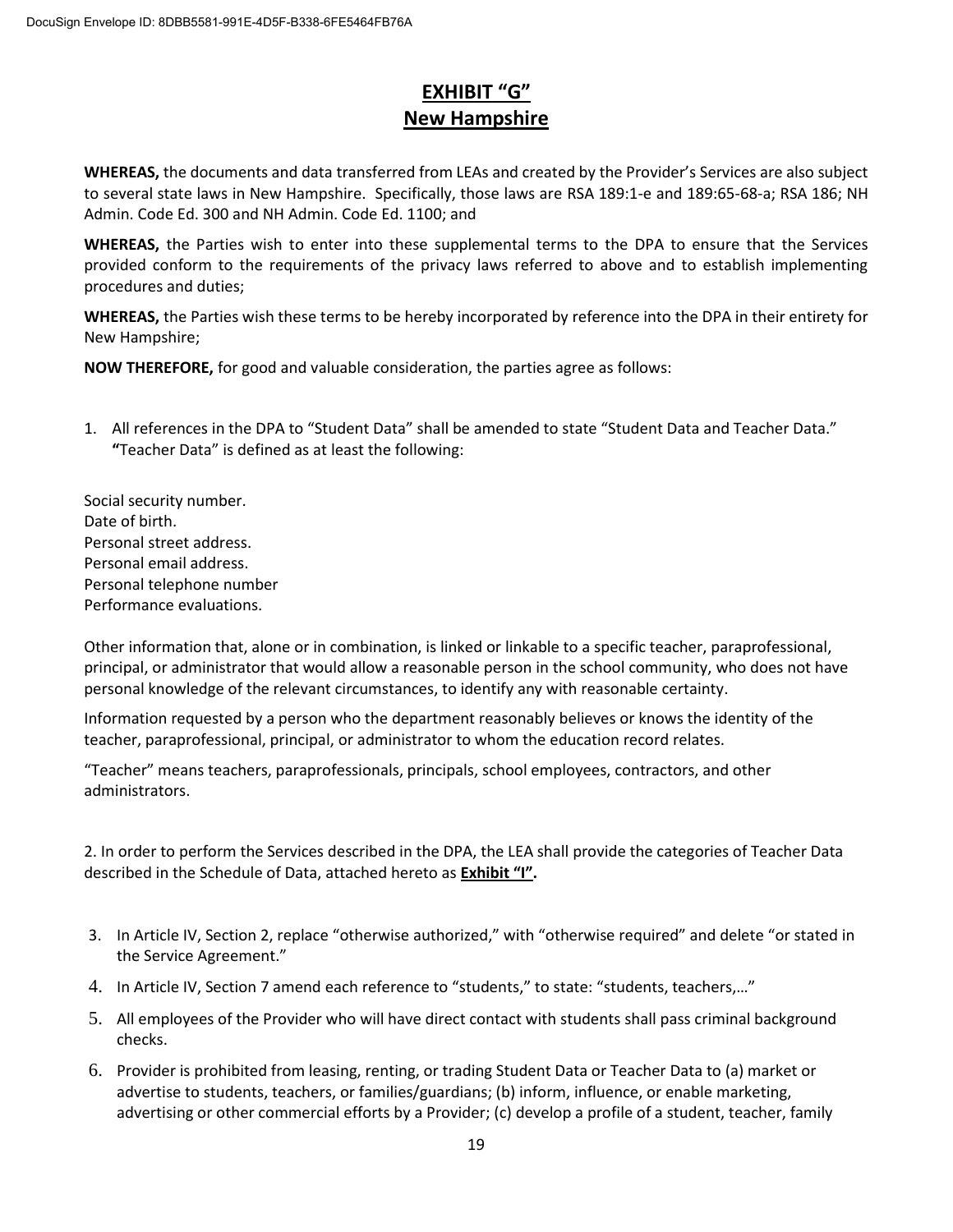member/guardian or group, for any commercial purpose other than providing the Service to LEA; or (d) use the Student Data and Teacher Data for the development of commercial products or services, other than as necessary to provide the Service to the LEA. This section does not prohibit Provider from using Student Data and Teacher Data for adaptive learning or customized student learning purposes.

- 7. The Provider agrees to the following privacy and security standards. Specifically, the Provider agrees to:
	- (1) Limit system access to the types of transactions and functions that authorized users, such as students, parents, and LEA are permitted to execute;
	- (2) Limit unsuccessful logon attempts;
	- (3) Employ cryptographic mechanisms to protect the confidentiality of remote access sessions;
	- (4) Authorize wireless access prior to allowing such connections;
	- (5) Create and retain system audit logs and records to the extent needed to enable the monitoring, analysis, investigation, and reporting of unlawful or unauthorized system activity;
	- (6) Ensure that the actions of individual system users can be uniquely traced to those users so they can be held accountable for their actions;
	- (7) Establish and maintain baseline configurations and inventories of organizational systems (including hardware, software, firmware, and documentation) throughout the respective system development life cycles;
	- (8) Restrict, disable, or prevent the use of nonessential programs, functions, ports, protocols, and services;
	- (9) Enforce a minimum password complexity and change of characters when new passwords are created;
	- (10)Perform maintenance on organizational systems;
	- (11)Provide controls on the tools, techniques, mechanisms, and personnel used to conduct system maintenance;
	- (12)Ensure equipment removed for off-site maintenance is sanitized of any Student Data or Teacher Data in accordance with NIST SP 800-88 Revision 1;
	- (13)Protect (i.e., physically control and securely store) system media containing Student Data or Teacher Data, both paper and digital;
	- (14)Sanitize or destroy system media containing Student Data or Teacher Data in accordance with NIST SP 800-88 Revision 1 before disposal or release for reuse;
	- (15)Control access to media containing Student Data or Teacher Data and maintain accountability for media during transport outside of controlled areas;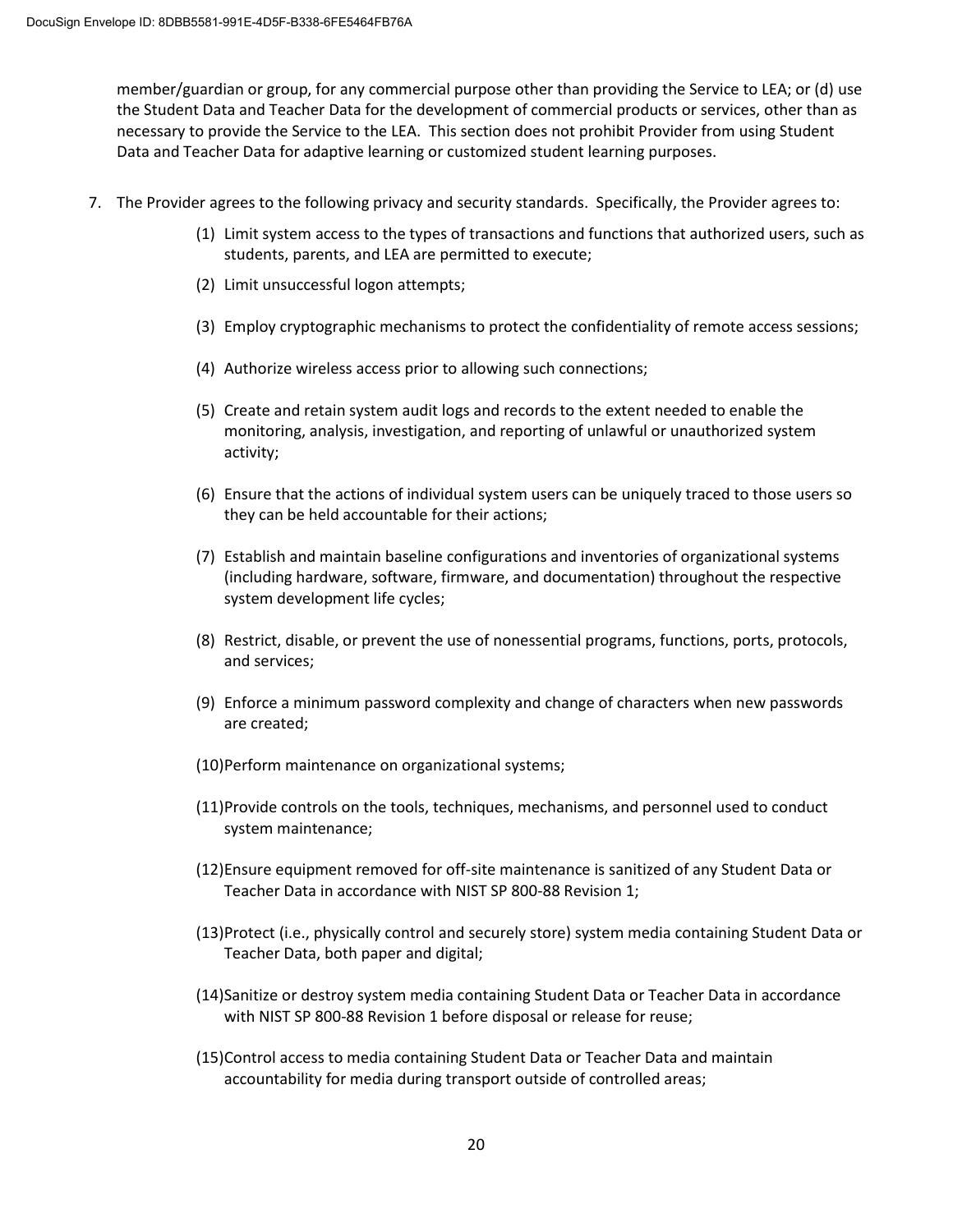- (16)Periodically assess the security controls in organizational systems to determine if the controls are effective in their application and develop and implement plans of action designed to correct deficiencies and reduce or eliminate vulnerabilities in organizational systems;
- (17)Monitor, control, and protect communications (i.e., information transmitted or received by organizational systems) at the external boundaries and key internal boundaries of organizational systems;
- (18)Deny network communications traffic by default and allow network communications traffic by exception (i.e., deny all, permit by exception);
- (19)Protect the confidentiality of Student Data and Teacher Data at rest;
- (20)Identify, report, and correct system flaws in a timely manner;
- (21)Provide protection from malicious code (i.e. Antivirus and Antimalware) at designated locations within organizational systems;
- (22)Monitor system security alerts and advisories and take action in response; and
- (23)Update malicious code protection mechanisms when new releases are available.

Alternatively, the Provider agrees to comply with one of the following standards: (1) NIST SP 800-171 rev 2, Basic and Derived Requirements; (2) NIST SP 800-53 rev 4 or newer, Low Impact Baseline or higher; (3) FedRAMP (Federal Risk and Authorization Management Program); (4) ISO/IEC 27001:2013; (5) Center for Internet Security (CIS) Controls, v. 7.1, Implementation Group 1 or higher; (6) AICPA System and Organization Controls (SOC) 2, Type 2; and (7) Payment Card Industry Data Security Standard (PCI DSS), v3.2.1. The Provider will provide to the LEA on an annual basis and upon written request demonstration of successful certification of these alternative standards in the form of a national or international Certification document; an Authorization to Operate (ATO) issued by a state or federal agency, or by a recognized security standards body; or a Preliminary Authorization to Operate (PATO) issued by the FedRAMP Joint Authorization Board (JAB).

- 8. In the case of a data breach, as a part of the security breach notification outlined in Article V, Section 4(1), the Provider agrees to provide the following additional information:
	- i. The estimated number of students and teachers affected by the breach, if any.
- 9. The parties agree to add the following categories into the definition of Student Data: the name of the student's parents or other family members, place of birth, social media address, unique pupil identifier, and credit card account number, insurance account number, and financial services account number.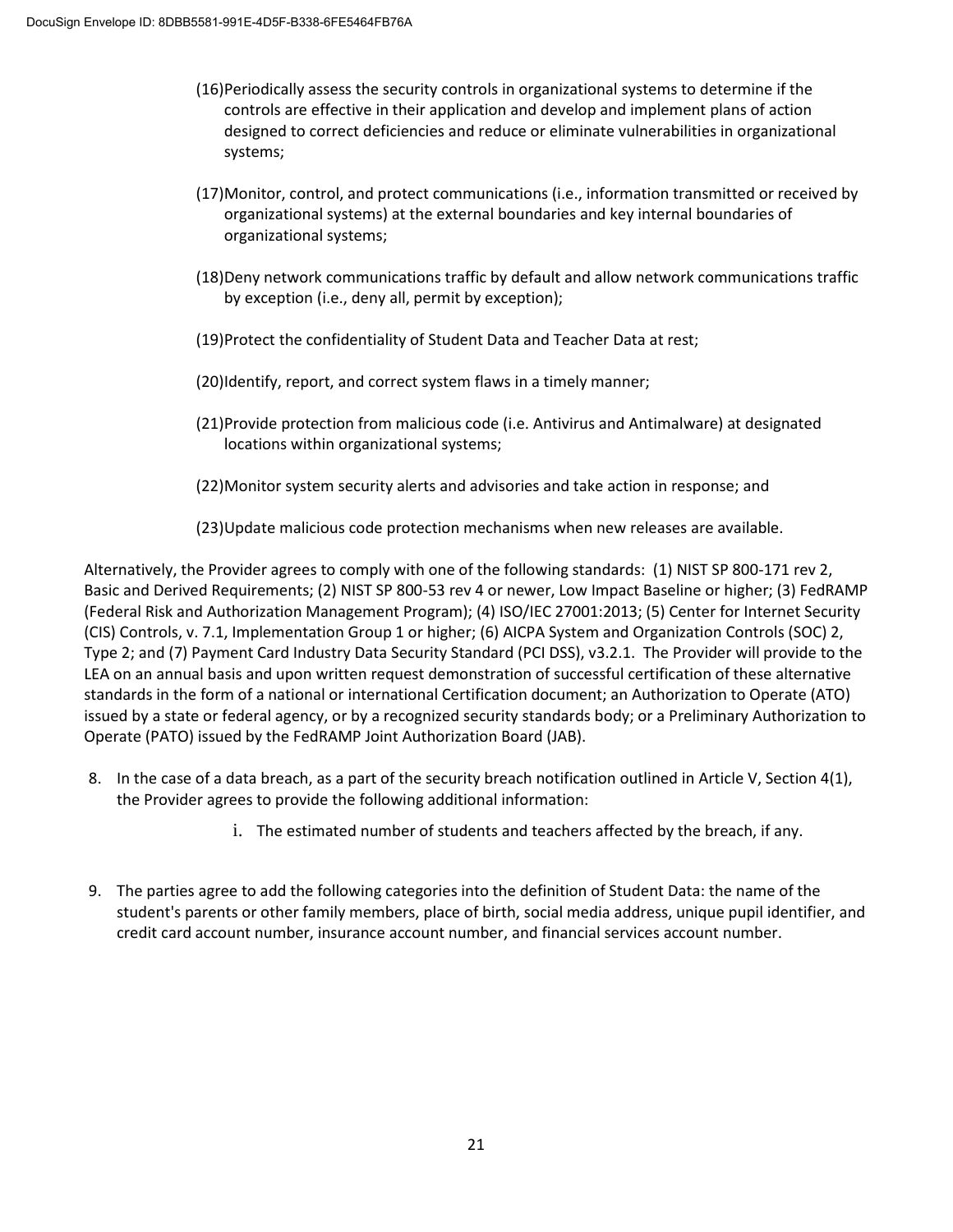| <b>EXHIBIT "I" - TEACHER DATA</b>           |                                                                                        |                                           |
|---------------------------------------------|----------------------------------------------------------------------------------------|-------------------------------------------|
| <b>Category of Data</b>                     | <b>Elements</b>                                                                        | <b>Check if used</b><br>by your<br>system |
| Application<br><b>Technology Meta</b>       | IP Addresses of users, Use of cookies etc.                                             |                                           |
| Data                                        | Other application technology meta data-Please specify:                                 |                                           |
| <b>Application Use</b><br><b>Statistics</b> | Meta data on user interaction with application                                         |                                           |
| Communications                              | Online communications that are captured (emails, blog entries)                         |                                           |
|                                             | Date of Birth                                                                          |                                           |
|                                             | Place of Birth                                                                         |                                           |
| Demographics                                | <b>Social Security Number</b>                                                          |                                           |
|                                             | Ethnicity or race                                                                      |                                           |
|                                             | Other demographic information-Please specify:                                          |                                           |
| <b>Personal Contact</b>                     | <b>Personal Address</b>                                                                |                                           |
| Information                                 | <b>Personal Email</b>                                                                  |                                           |
|                                             | Personal Phone                                                                         |                                           |
| Performance<br>evaluations                  | Performance Evaluation Information                                                     |                                           |
| Schedule                                    | Teacher scheduled courses                                                              |                                           |
|                                             | Teacher calendar                                                                       |                                           |
|                                             | <b>Medical alerts</b>                                                                  |                                           |
| Special                                     | Teacher disability information                                                         |                                           |
| Information                                 | Other indicator information-Please specify:                                            |                                           |
|                                             | Local (School district) ID number                                                      |                                           |
| Teacher                                     | State ID number                                                                        |                                           |
| Identifiers                                 | Vendor/App assigned student ID number                                                  |                                           |
|                                             | Teacher app username                                                                   |                                           |
|                                             | Teacher app passwords                                                                  |                                           |
| Teacher In App<br>Performance               | Program/application performance                                                        |                                           |
| <b>Teacher Survey</b>                       |                                                                                        |                                           |
| Responses                                   | Teacher responses to surveys or questionnaires                                         |                                           |
| Teacher work                                | Teacher generated content; writing, pictures etc.                                      |                                           |
|                                             | Other teacher work data -Please specify:                                               |                                           |
| Education                                   | Course grades from schooling                                                           |                                           |
|                                             | Other transcript data -Please specify:                                                 |                                           |
| Other                                       | Please list each additional data element used, stored or collected by your application |                                           |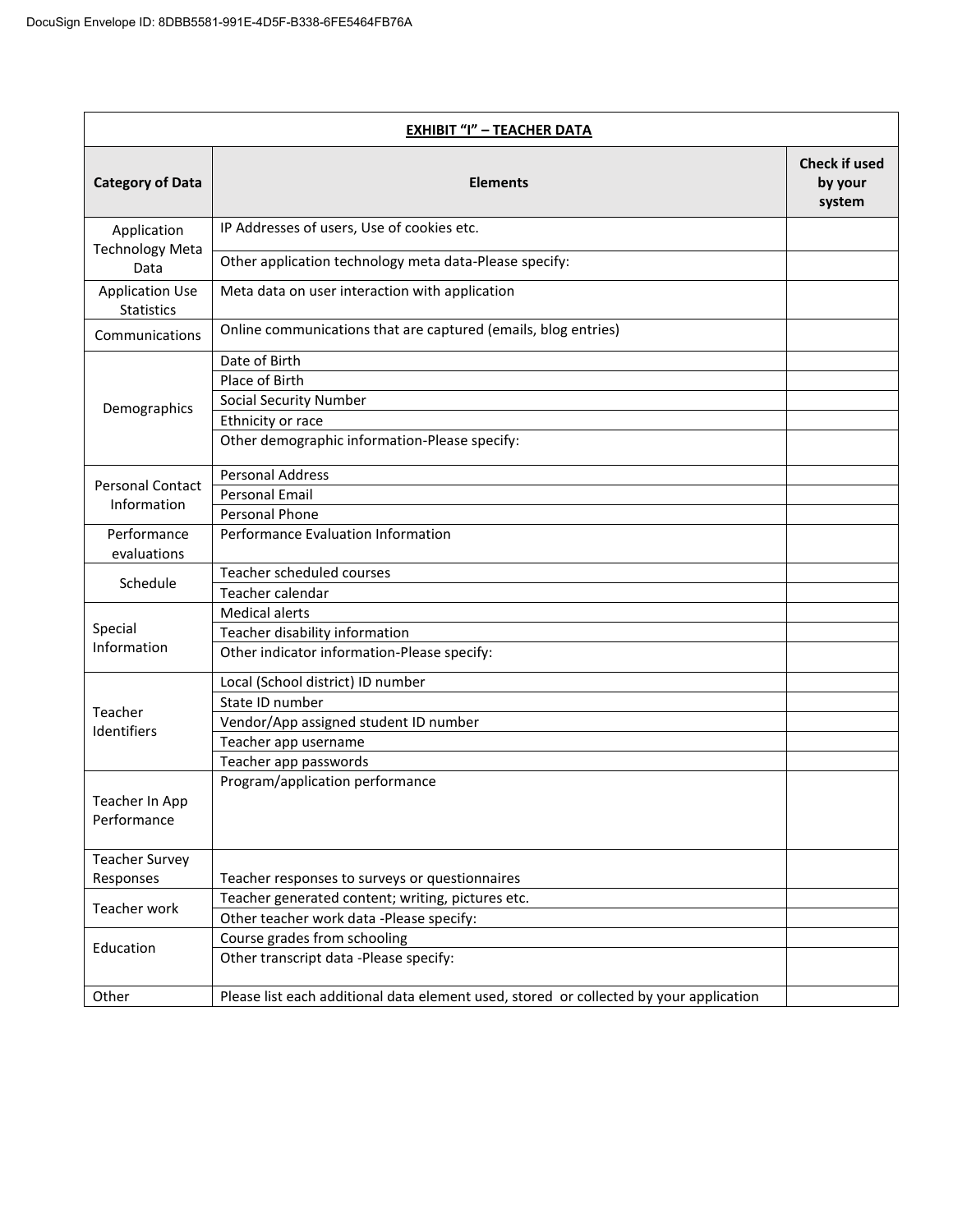# DocuSian

#### **Certificate Of Completion**

Envelope Id: 8DBB5581991E4D5FB3386FE5464FB76A Status: Completed Subject: Warwick DPA Source Envelope: Document Pages: 24 Signatures: 1 Envelope Originator: Certificate Pages: 2 Initials: 0 Dani Brennan AutoNav: Enabled EnvelopeId Stamping: Enabled Time Zone: (UTC-08:00) Pacific Time (US & Canada)

#### **Record Tracking**

Status: Original 6/7/2021 9:28:50 AM

Brandon Davito brandon@verkada.com VP of Product & Operations Verkada Security Level: Email, Account Authentication (None)

#### **Electronic Record and Signature Disclosure:**  Not Offered via DocuSign

**In Person Signer Events Signature Timestamp Editor Delivery Events Status Timestamp Agent Delivery Events Status Timestamp Intermediary Delivery Events Status Timestamp Certified Delivery Events Status Certified Delivery Events Carbon Copy Events Carbon Copy Events Status Timestamp** Gabrielle Cramer Sent: 6/7/2021 9:45:03 AM **COPIED** gabrielle.cramer@verkada.com Viewed: 6/7/2021 9:45:23 AM Security Level: Email, Account Authentication (None) **Electronic Record and Signature Disclosure:**  Not Offered via DocuSign Tyler Carnathan Sent: 6/7/2021 9:45:03 AM **COPIED** tyler.carnathan@verkada.com Security Level: Email, Account Authentication (None) **Electronic Record and Signature Disclosure:**  Not Offered via DocuSign

Holder: Dani Brennan

DocuSigned by: Brandon Vaxito 99AA1F157728423.

Signature Adoption: Pre-selected Style Using IP Address: 192.248.226.197

dani.brennan@verkada.com

**Signer Events Signature Construction Construction Construction Construction Construction Construction Construction Construction Construction Construction Construction Construction Construction Construction Constructio** Sent: 6/7/2021 9:37:59 AM Viewed: 6/7/2021 9:43:53 AM

Signed: 6/7/2021 9:45:01 AM

Location: DocuSign

405 E 4th Ave San Mateo, CA 94401 dani.brennan@verkada.com IP Address: 24.139.79.33

**Witness Events Signature Signature Timestamp Notary Events Signature Signature Timestamp Envelope Summary Events Status Timestamps**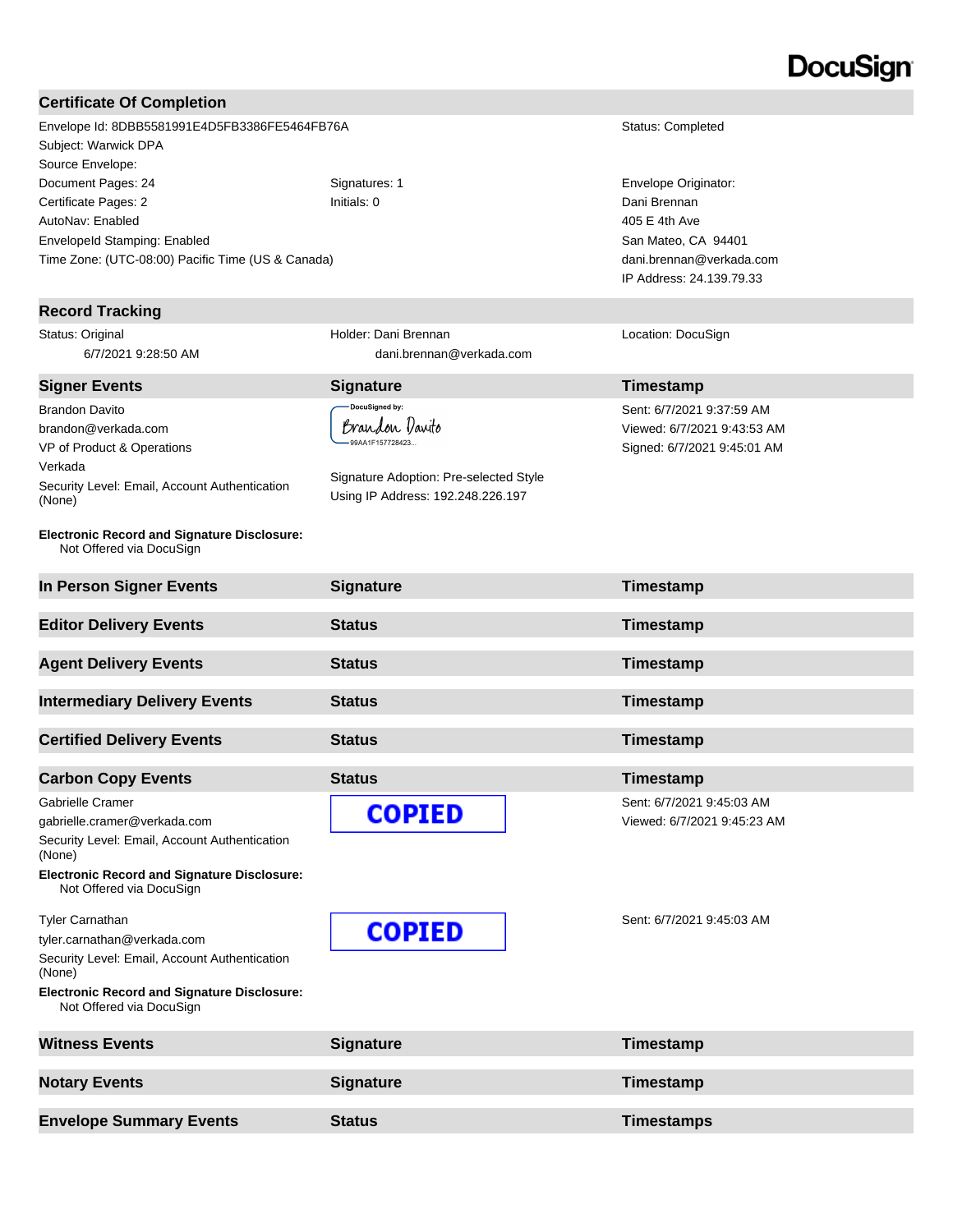| <b>Envelope Summary Events</b> | <b>Status</b>    | <b>Timestamps</b>   |
|--------------------------------|------------------|---------------------|
| Envelope Sent                  | Hashed/Encrypted | 6/7/2021 9:37:59 AM |
| <b>Certified Delivered</b>     | Security Checked | 6/7/2021 9:43:53 AM |
| <b>Signing Complete</b>        | Security Checked | 6/7/2021 9:45:01 AM |
| Completed                      | Security Checked | 6/7/2021 9:45:03 AM |
| <b>Payment Events</b>          | <b>Status</b>    | <b>Timestamps</b>   |